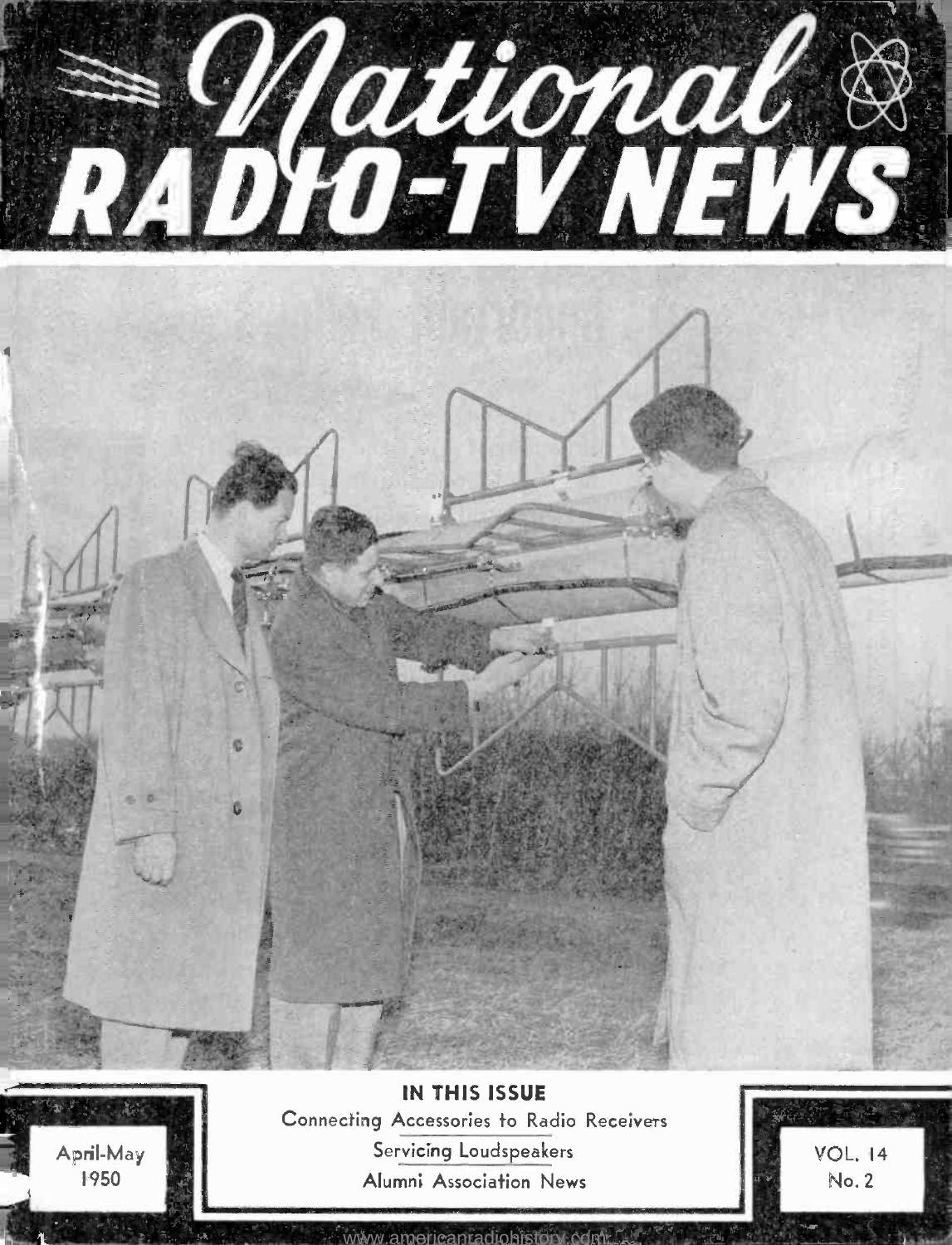

# We're All Mighty Important Fellows

What is behind the attainment of most worthwhile things? For example, who really deserves the credit for training NRI's outstanding students and successful graduates?

We might mention our staff of textbook writers, constantly busy revising or writing new textbooks. Yes, they're important. They deserve part of the credit. Then there's our consultation staff ready to help you with your special problems, and our lesson graders, our student service section, and a host of others working as a team, each responsible for a part of your training.

And YOU are on our team, too. Though NRI training methods have guided thousands of our graduates along the way to real success, we can only furnish the study material, and make tried and proved suggestions for its use.  $YOU$  are the one who makes this material meaningful. Only when this technical knowledge has been absorbed from our textbooks into YOUR mind does it become of value to YOU and to your prospective customers. It takes the efforts of all to make a good team. Each of us is mighty important.

J. E. SMITH, President.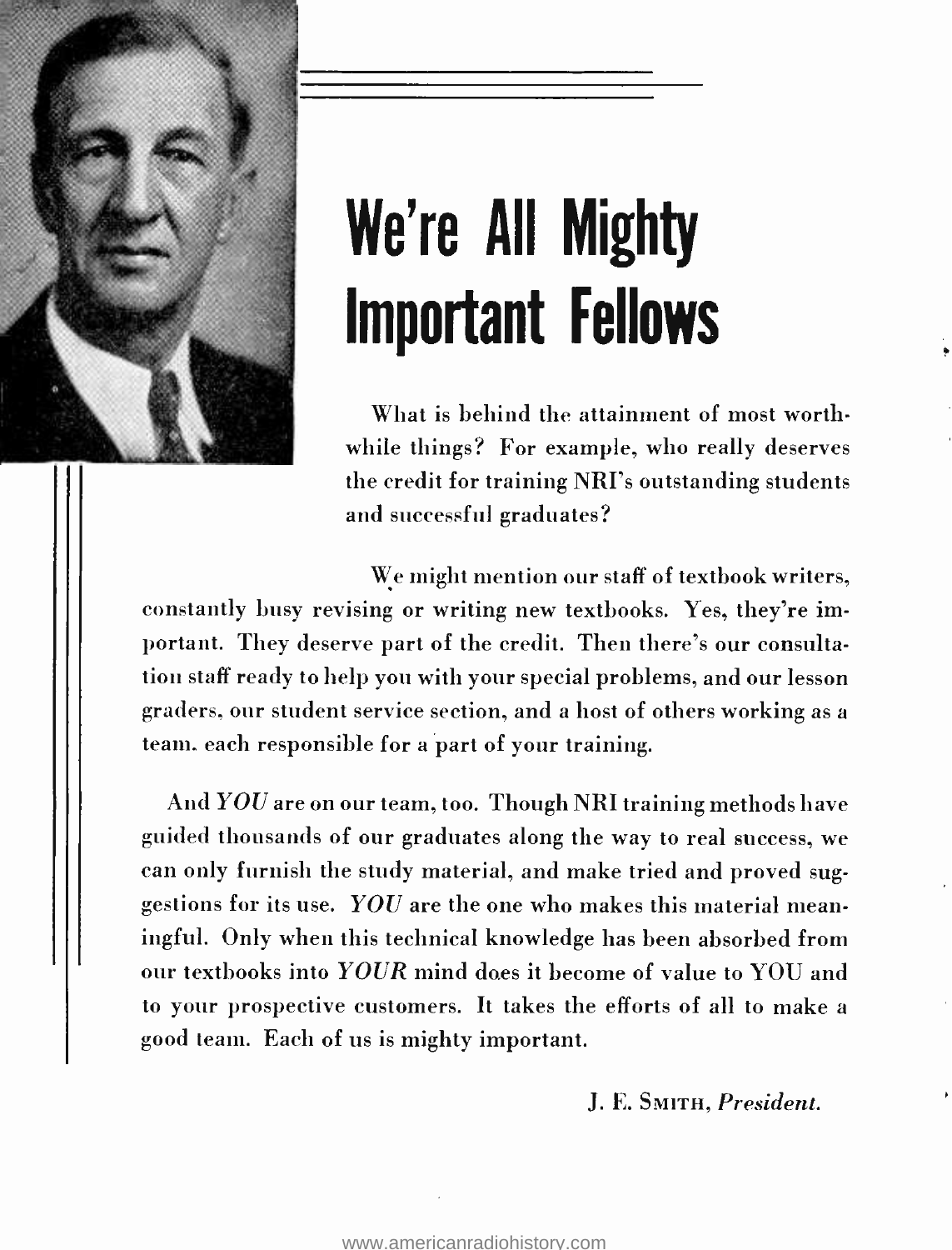# Connecting Accessories To Radio Receivers

## By WILLIAM F. DUNN

NRI Consultant



William F. Dunn

 $\bm{\lambda}^{\text{T}}$  some time or other most servicemen will be called upon to connect an extra speaker to a receiver, or perhaps to add a set of headphones shut off the speaker while the headphones are in<br>or a phono pick-up. It is comparatively simply to use. This can be done quite simply. The circuit<br>connect these devices to cautions are observed, these jobs can be per-<br>formed quickly and profitably.

#### Adding Headphones

The circuit arrangement shown in Fig. 1 has proved to be satisfactory for the connection of pedance is unknew headphones to a radio receiver. Terminal 1 is conheadphones t0 a radio receiver. Terminal 1 is con-



nected to the receiver chassis. (In the case of AC/DC receivers in which the chassis is not an electrical part of the circuit, terminal 1 should be connected to  $B -$ ). Terminal 2 is connected to the plate electrode of the output tube. Rather<br>than make these connections directly to the receiver, it would be better to mount a socket on the receiver chassis and then use a plug to connect the headphones to the receiver.

With this circuit added to the receiver the loudspeaker will still operate. In some cases this may be desirable, but in many instances the owner of the receiver will wish some means provided to use. This can be done quite simply. The circuit shown in Fig. 1 is again used to connect the phones to the receiver. The speaker is silenced by using a single -pole, double -throw switch, to connect a resistor into the circuit in place of the speaker voice coil. The resistor should be approximately equal to the voice coil impedance of the speaker. In cases where the voice coil impedance is unknown, a 5 ohm resistor will usually

The resistor must dissipate fairly large amounts of power. In small sets, a 5 -watt resistor will usually be large enough, but in the larger sets,



Fig. 2

it would be better to use a resistor rated at 10 watts. The circuit used to connect the resistor into the circuit in place of the speaker voice coil is shown in Fig. 2.

#### Adding An Extension Loudspeaker

This is another device that the serviceman is frequently called upon to connect to a receiver.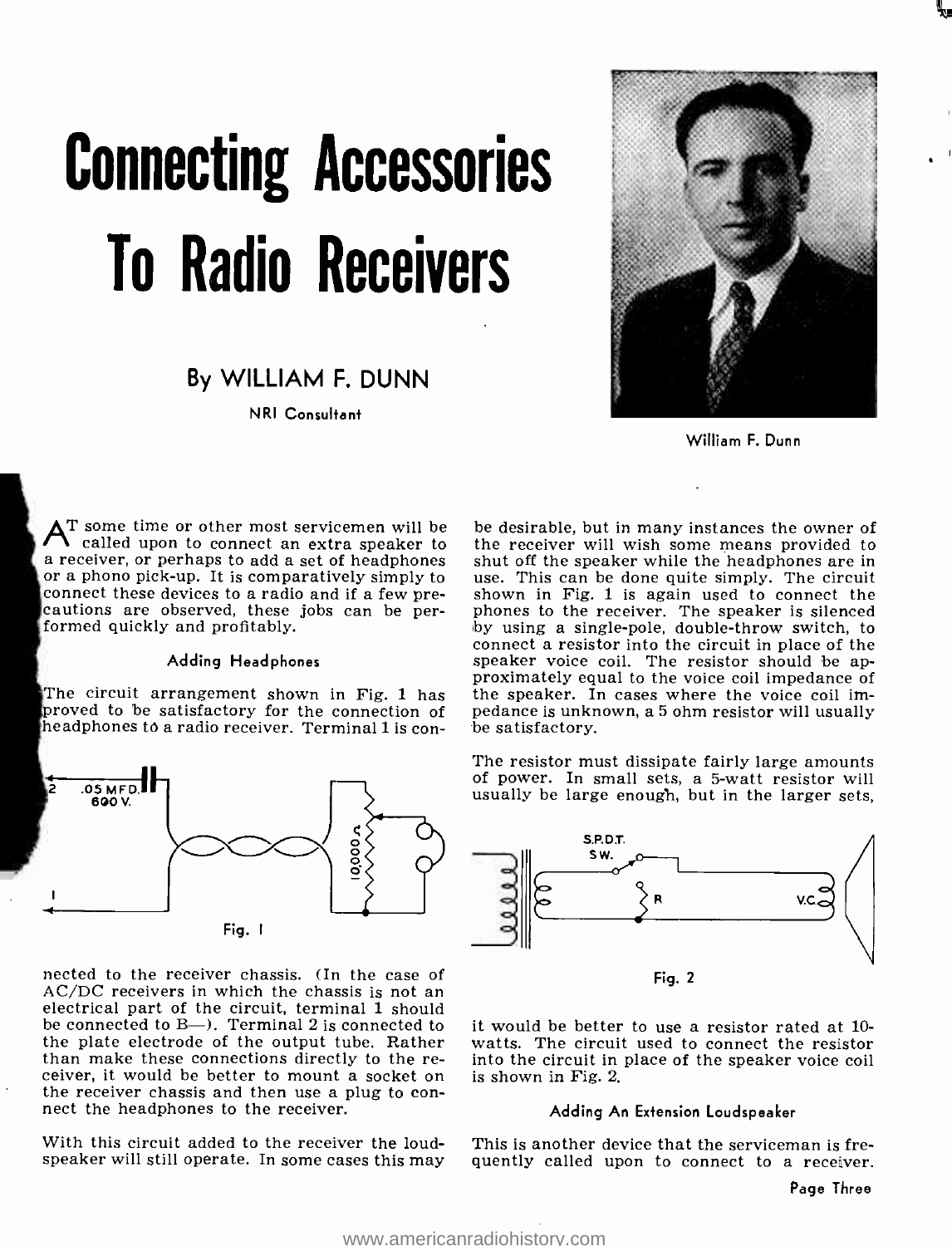Frequently an extension speaker will be placed in a bedroom or in the kitchen so that it will be possible to listen to the radio without actually staying close by the receiver.

work satisfactorily. With this circuit arrangement, the voice coil of the extension speaker is field as in the case of an electro-dynamic speaker.<br>connected in parallel with the voice coil of the Of course, a power supply can be built to excite connected in parallel with the voice coil of the speaker in the radio. Therefore, although the circuit shows a single ended output stage, it will work just as well with a push -pull output stage.





The potentiometer R shown in Fig. 3 should be a 30-ohm wire wound potentiometer rated at 10 watts or more. This control must handle large amounts of power and if a smaller one is used<br>it will burn out. The control can be mounted It will burn out. The control can be more control can be control can be more convenient to mount it near the extension speaker so that the volume may be conveniently adjusted.

Frequently it will be advantageous to be able to tension speaker is being used. To be able to do this a single -pole, single -throw switch should be installed in series with the lead to the receiver a resistor in the circuit in this case as it was when using headphones. In this circuit the ex-<br>tension loudspeaker provides the load across the secondary of the output transformer.

The line used to connect the extension speaker voice coil to the receiver may be ordinary twisted lamp cord. It can be soldered permanently to the secondary of the microphone transformer, is a 1<br>secondary of the output transformer or a plug megohm audio type volume control. The frame secondary of the output transformer or a plug and socket may be used so that the speaker can of the microphone, the frame of the transformer,<br>be conveniently disconnected from the receiver. one terminal of the secondary winding of the An ordinary line plug and socket may be used, but it probably would be more convenient and line running to the radio receiver are all con-<br>safer to obtain a special plug and socket. Not arected together to terminal 2, which is connected safer to obtain a special plug and socket. Not only will it be smaller in size, but it also elimi-

Page Four

nates the danger of accidentally plugging the speaker into some power outlet.

It is a simple task to connect an extension speak-<br>
er to a receiver. The circuit shown in Fig. 3 will more satisfactory for this use because it is not When connecting an external speaker to a re-<br>ceiver, a permanent magnet dynamic speaker necessary to provide D.C. power to excite the field as in the case of an electro-dynamic speaker. the speaker field, but this is impractical when P.M. speakers are readily available.

#### Adding A Microphone

Another device that the serviceman is sometimes called upon to connect to a receiver is a microphone. This frequently presents a number of difficulties. With the exception of the carbon types, the output of a microphone is so low that it is impossible to obtain sufficient volume without the use of a preamplifier. The difficulties when a preamplifier is used can only be worked out ex-<br>perimentally, by increasing the filtering where<br>hum is encountered, and by shielding the input and re-arranging the layout in the case of feedback.

Carbon microphones are not widely used because of their poor quality of reproduction. The chief disadvantage is the relatively high carbon hiss<br>that is present in all microphones of this type. However the output of this type is comparatively<br>high. It is usually possible to feed the signal<br>from this type directly into the audio section of the receiver without any pre-amplification.



Fig. 4 shows how a single- button carbon microphone can be used with a radio receiver. An OFF -ON switch SW is connected in series with the primary of the transformer TR, which is a standard single- button microphone transformer. The battery  $\bar{\mathrm{B}}$  is an ordinary 4.5 volt battery. The potentiometer, which is connected across the secondary of the microphone transformer, is a  $.1$ of the microphone, the frame of the transformer, transformer and the braided metal shield of the line running to the radio receiver are all conto the chassis of the set. (In AC/DC sets it is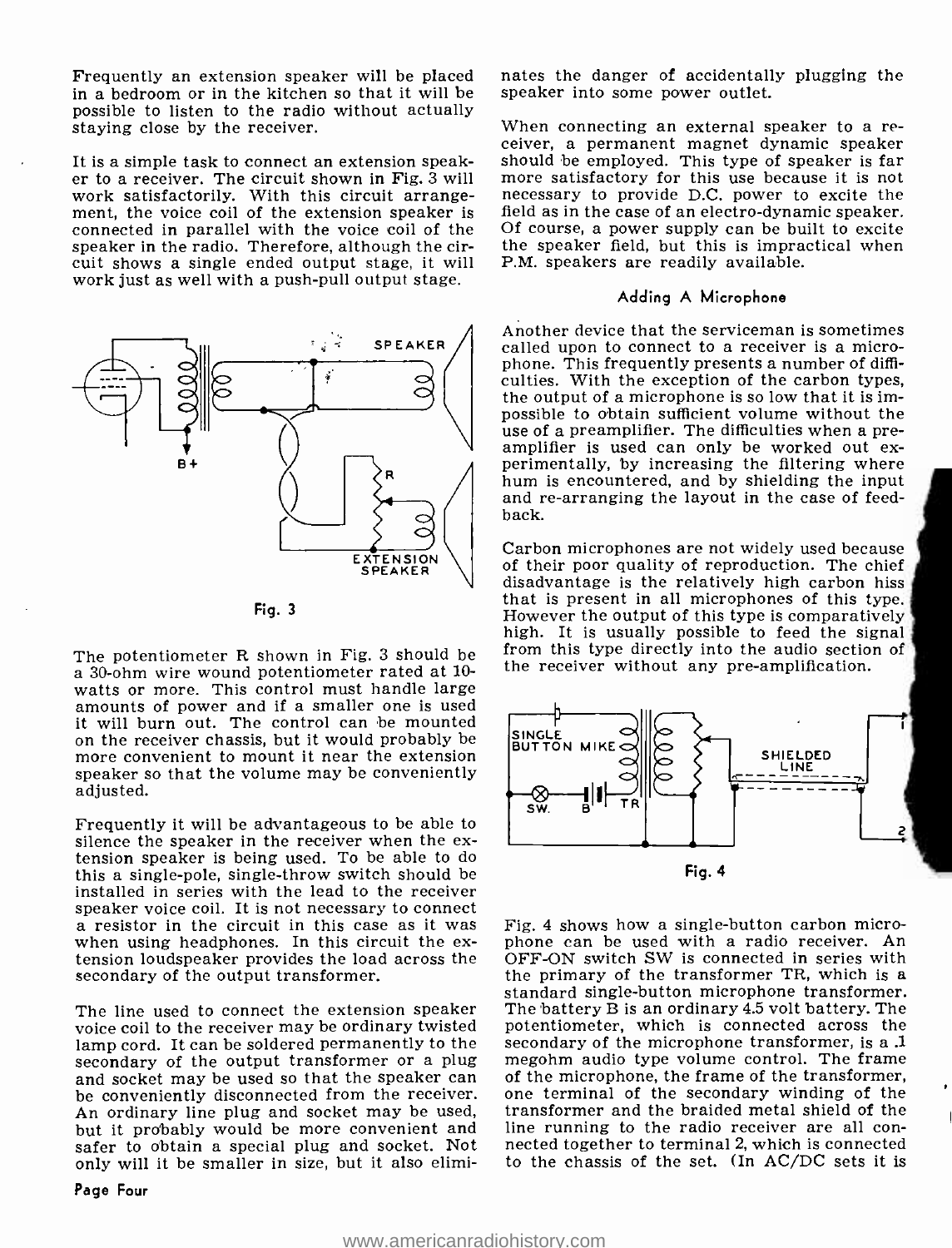

Fig. 5

not practical to connect a microphone to the re-<br>ceiver. Not only is it likely that hum will be en-<br>countered, but also there would be a dangerous<br>shock hazard present at all times.)

A shielded line is necessary in connecting the output to the receiver in order to eliminate hum and feed-back, inasmuch as the secondary voltage of the microphone is rather low and the secondary circuit, being of high impedance, is susceptible to noise and hum pick-up. The shielded line may be coaxial cable that is cur- rently being used in many TV antenna installations. It is also possible to obtain a covered type of shielded line that is somewhat more flexible. The line should not be any longer than necessary,<br>and in no case should it be more than 100 feet  $\overrightarrow{B}$ long.

The actual connections depend upon the type of detector circuit employed in the receiver. Fig. 5 shows a typical diode detector circuit. A switch has been added so that the detected radio signal across the volume control may be connected to the audio amplifier or so that the signal from the microphone may be fed to the first audio tube. The terminal marked 1 in this diagram should be connected to the terminal marked 1 in Fig. 4. The ground connection marked 2 will actually be made by connecting the shield used on the line to the receiver chassis.

While it would be possible to solder the connec-<br>tions directly to the receiver chassis and to the ployed.<br>terminal of the switch, it would be far more convenient to mount a jack on the receiver chassis and a plug on the line from the microphone circuit. The microphone can then be conveniently disconnected from the receiver when it is not in use. The connections from the jack to the switch should be made by a shielded line and the shield should be properly grounded to the receiver potentiometer R and the shielded line are con-<br>nected as shown. The case of the microphone chassis.

With this circuit set for microphone operation and the shieldem<br>there would be a certain amount of signal from nected together.

OF A.F. tune the set to a quiet spot on the band and use<br>AMP.IN SET the ginesit as shown. However, it would be hetthe radio fed into the first audio stage due to the internal switch capacity. It may be possible to the circuit as shown. However, it would be better to provide a means of "killing" the signal from the receiver. This can be done by inserting another switch in the circuit. The switch may be in either the cathode circuit or the screen circuit of the I.F. Stage. It would be connected so that when the radio-microphone switch is in the radio position the circuit is closed applying screen voltage to the I.F. tube or completing the cathode circuit, depending on which circuit the switch is installed. When the radio-microphones switch is in the microphone position the other switch will be open, effectively "killing" the receiver.

> Fig. 6 shows a typical detector circuit in which a duplex-diode, triode tube is employed. A double-<br>pole, double-throw switch is used. One section of the switch is used to connect the microphone output to the receiver, whereas the other section of



the switch is used to remove the screen voltage from the I.F. stage when the microphone is in use.

As in the case of the preceding circuit, rather than connect the microphone directly to the switch a suitable plug and jack should be em-

The connections for a double-button carbon microphone are shown in Fig. 7. Note that the two buttons of the microphone are connected to the two outside terminals of the primary winding of the double-button microphone transformer TR. The switch, the 4.5 volt battery, the .1 megohm potentiometer R and the shielded line are con- nected as shown. The case of the microphone transformer, the positive terminal of the battery and the shielded side of the line are all con-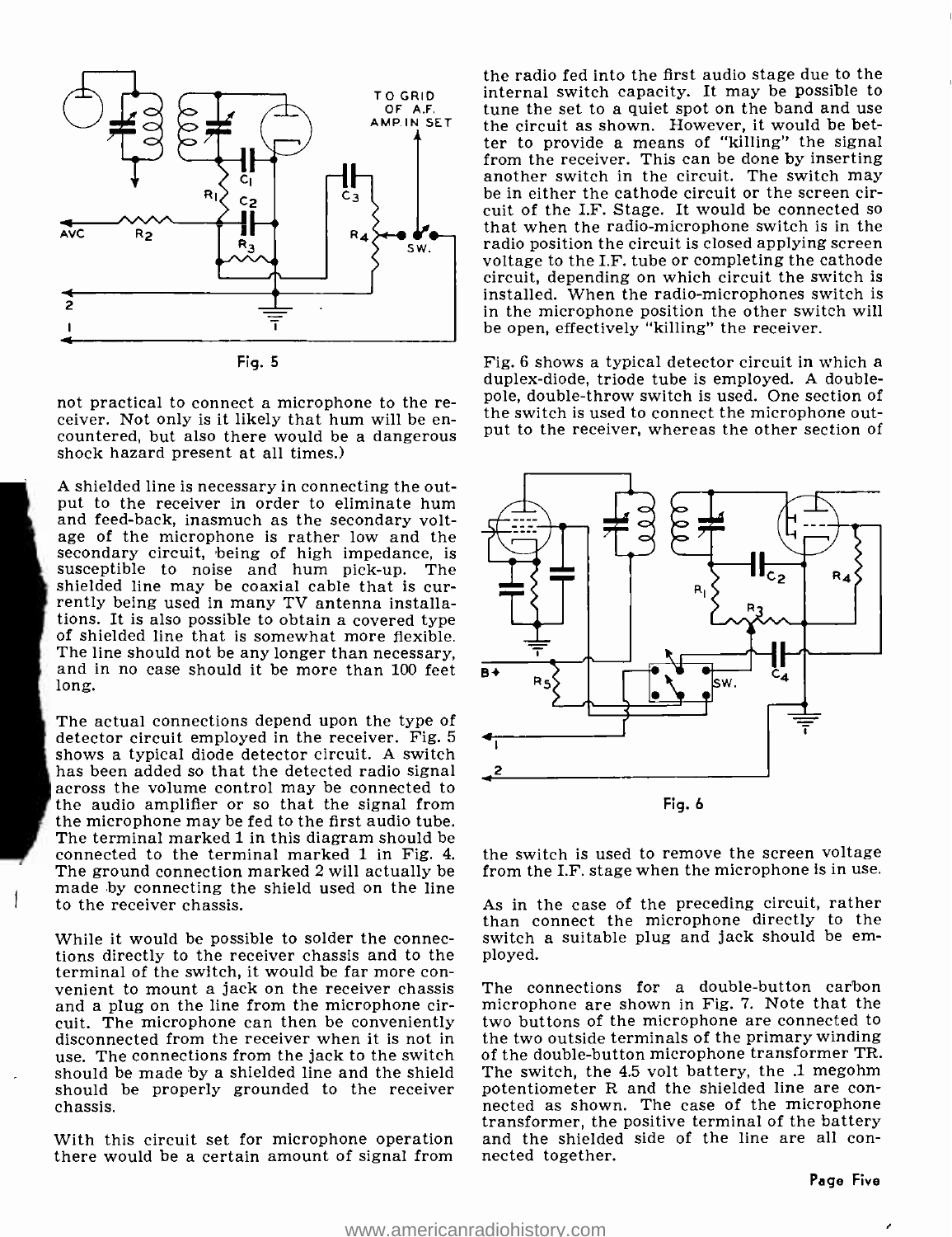

Fig. 5 and 6 for the single-button carbon microphone. The only difference in the connections of these two types of microphones is in the actual connections to the microphone itself.

With the preceding circuits a separate volume control is used to control the volume from the microphone. In many cases it may be desirable to connect the microphone to the receiver so that the receiver volume control can be used to control both the volume of the receiver and the microphone volume. In this case the potentiometer R may be omitted from the circuits shown in Figs. 4 and 7 and the output taken directly across the secondary of the microphone transformer. The microphone should then be con-<br>nected to the diode circuit as shown in Fig. 8. Notice that once again a double-pole, double-



Fig. 8

throw switch is employed, and one section of the switch is used to remove the screen voltage from the I.F. stage.

Fig. 9 shows the connections to a duplex-diode, triode stage. In some circuits of this type the lower end of the volume control is brought back to a resistor located in the negative side of the power supply. Bias for the triode section of the tube is obtained in this manner. Fig. 10 shows this type of circuit and how the microphone may be connected. Notice that the shield is con- nected directly to the lower side of the volume control rather than to the chassis. When this circuit is used, the shield must be insulated from the chassis or it will short out the bias on the triode.

The double-button microphone should be con-<br>
this type of circuit by using a large by-pass con-<br>
microseted to the receiver using the circuits shown in<br>
microseted to the fact the circuit shown in the dense across the res The shield can be connected to ground even in this type of circuit by using a large by-pass conlytic condenser rated at about 10 volts should be suitable for this purpose. The positive side of the condenser should connect to the chassis and the



negative side to the junction of  $R_3$  and  $R_4$ . This arrangement makes it possible to connect the shield directly to the chassis as previously and avoids the problem of insulating it from the chassis.

The various other types of microphones such as crystal, dynamic, etc. may be connected to a re- ceiver but since the output is comparatively low, it is necessary to use some pre -amplification in order to obtain sufficient output. Frequently in constructing a pre -amplifier, numerous difficulties will be encountered in the layout of the amplifier.

These difficulties must be worked out experi- mentally. The circuit shown in Fig. 11 uses a sharp cut -off pentode as a pre -amplifier. Any of the tubes of this type such as a 57, 77, 6C6, 6J7,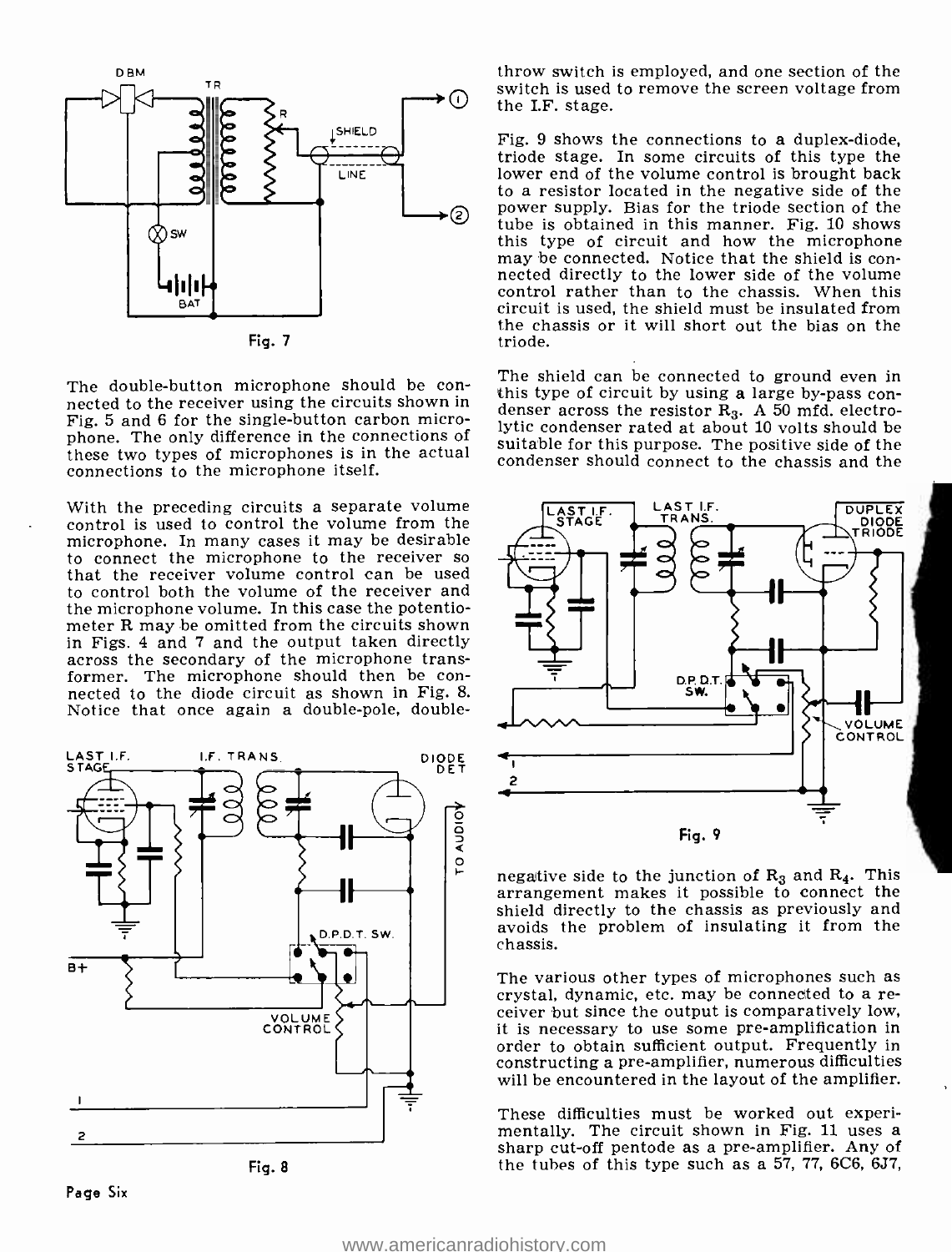

6SJ7, or their equivalent, may be employed, but because it is possible to obtain more complete shielding with the metal tube types, the 6J7 or 6SJ7 tube is recommended.

The signal from the pre-amplifier appears across  $\frac{1}{10}$  has reasonably good the output terminals in Fig. 11. A shielded line fairly high level output. must be used to avoid hum pickup and feed-back. The output of the pre-amplifier will be connected using the circuits shown previously for the carbon microphones. The circuits shown in Fig. 8 and 9 are recommended. With this type of circuit solutions the filte to the pickup, the life should be<br>it is possible to set the volume sentral an the rue soldered in place as quickly as possible. A crystal it is possible to set the volume control on the pre- amplifier so that the same volume may be obtained when using either the radio or the microphone. Increasing the volume of the radio will increase the microphone volume an equal amount.

#### Connecting A Phono Pickup

Probably there is no other device that the service-



Fig. 11.  $VT_1$ -6SJ7, 57, 6C6, or equivalent.  $R_1$ -500 ohms  $R_4$ -10,000 ohms  $C_2$ --1mfd./600v.  $R_2$ --5 meg.  $10mfd./25v. C_4-.02mfd./600v.$ 

man will be called upon to connect to a receiver across the volume control.<br>more frequently than a phono pickup. When radios were first made with phonograph attachments the phonograph pickup was usually of the magnetic type. However, at the present time the



crystal pickup is almost universally used. This type of pickup is comparatively inexpensive and it has reasonably good quality combined with a

To connect a crystal pickup to a receiver a shielded line should be connected to the pickup. When soldering the line to the pickup, the line should be pickup is very easily damaged by heat and if the soldering iron is left on the terminals of the pickup for any length of time while soldering the leads in place the pickup will probably be damaged.

The circuits shown in Figs. 8, 9 and 10 may be used to connect the crystal pickup to a receiver.<br>As in the case of the microphone, a double-pole double-throw switch is used so that the screen voltage may be removed from the last I.F. stage to prevent signals from the radio getting through<br>while the phono is being operated. A signal-pole,<br>double-throw switch could be used if there is no<br>objection to tuning the receiver to a quiet spot<br>on the band when the pho ever, removing the screen voltage is preferable.

 $R_5$ —.5 meg.  $C_3$ —20mfd./450v.  $R_3$ —.1 meg.  $C_1$ — shown. When the switch is in the phono position, Fig. 12 shows a crystal pickup with a separate volume control placed across the crystal circuit. Both the volume control across the crystal and the one in the receiver may be used to control the volume in this circuit. The detector circuit shown employs a typical duplex-diode, triode type of tube. A double -pole, double -throw switch is the screen voltage is removed from the I.F. tube and the output from the crystal pickup is fed

> Recently there has been a number of new types of pickups on the market. Probably the most widely used is the General Electric variable re-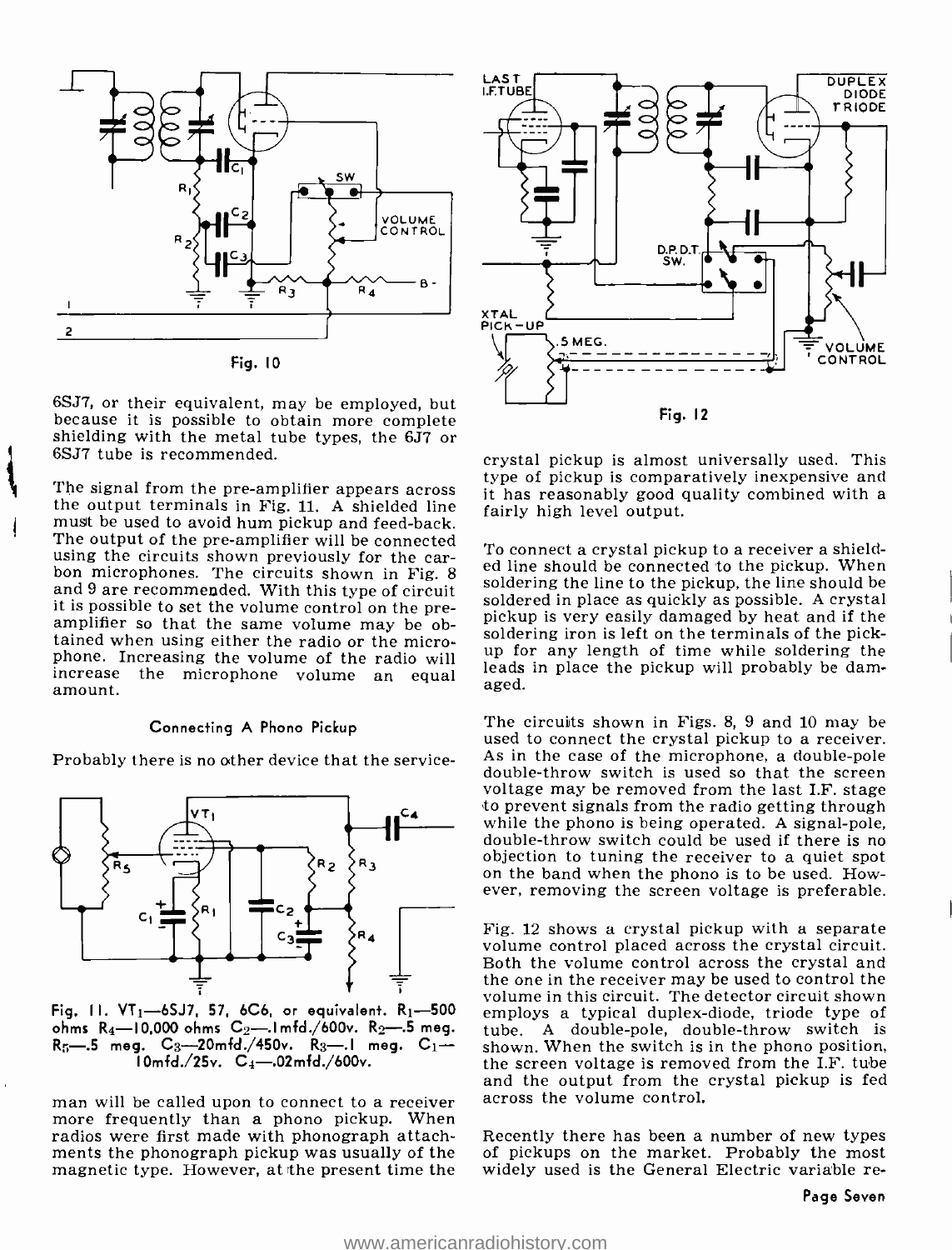

luctance pickup. With this particular pickup it a typical pre-amplifier that may be used with In the case of connecting a phono pickup to an this pickup. The current requirements of this pre -amplifier are modest and power to operate it can usually be obtained from the receiver. The output from the pre-amplifier may be connected to the receiver using one of the circuits already shown.

using the same circuits already shown for crystal pickups.

In many of the older receivers a C-bias type of detector or a plate detector was employed. In  $\frac{100 \text{ m}}{200 \text{ m}}$  and electrical part of the circuit all "chassis" these older sets the volume control was either in the antenna circuit or sometimes it would be used to vary the bias voltage or the screen voltage applied to the RF tubes. In order to connect a phonograph to a receiver of this type it would be necessary in most cases to modify the detector circuit. This is not practical, because of difficulties that may be encountered. In modifying the detector circuit hum or oscillation may be introduced. The only practical way of connecting a phono pickup to these older sets is by means of a phono oscillator.

Fig. 14. In using this type of instrument to play records through a receiver the radio should be tuned to a quiet spot on the band. The phono oscillator should then be adjusted to this frequency. An easy way to do this is to tune the receiver to a quiet spot on the low frequency end of the dial and then put a record on the phonograph, and with both the receiver and the phono Some FM tuners have a switching arrangement pickup operating, adjust the phono oscillator fre-

quency until the record can be heard in the receiver.

The phono oscillator shown in Fig. 14 is AC-DC operated. If it is built up on a metal chassis and the chassis is used as  $B-$  it must be kept away from grounded objects such as radiators, etc. Also, care must be taken not to touch the chassis while the body is grounded either by touching a radiator, a water pipe or by standing on a concrete floor.

As a safety precaution, it probably would be a good idea to use a piece of bus wire insulated from the metal chassis as  $B-$  and return all of the ground connections to this bus.

In the discussion on connecting microphones to the receiver, the inadvisability of connecting a microphone to an A.C.-D.C. receiver was brought out. Since the shield and the microphone case must be connected to B-, touching the microphone would be the same as touching one side of the power line.

The two-speed and three-speed record players ime is eliminated. Therefore, though connecting<br>now on the market do not present any special a phono pickup to this type of set is not as ideal<br>problem. The pickup used is norma A.C.-D.C. receiver the hazard is not so great. It is possible to insulate the shielded lead and the pickup itself so that they do not make contact with the arm of the player. However, this is not necessary. The record player may simply be placed in a spot where the possibility of touching a grounded object and the tone arm at the same<br>time is eliminated. Therefore, though connecting<br>a phono pickup to this type of set is not as ideal that uses a power transformer, it can be done with comparative safety. The circuits used to connect the phono pickup in this type of receiver are exactly the same as those previously described. However, in sets where the chassis is not an electrical part of the circuit all "chassis" ceivers the set side of the on-off switch connects directly to B-. This point may be used for making the "chassis" connections shown.

#### FM Tuners

A typical phono oscillator circuit is shown in crystal pickup. As you might expect, the output Fig. 14. In using this type of instrument to play from the FM tuner can then be fed into the re-With all of the FM stations now on the air, many persons owning older receivers that are not capable of picking up these FM stations will purchase FM tuners to connect to these receivers. The output from the FM tuner is an audio signal exactly the same as the output signal from a ceiver in exactly the same way as you would feed the output from a crystal pickup into the set. Where no instructions are supplied with the tuner, follow the circuits shown in Figs. 8, 9 and 10.

built right into them. The switch operates the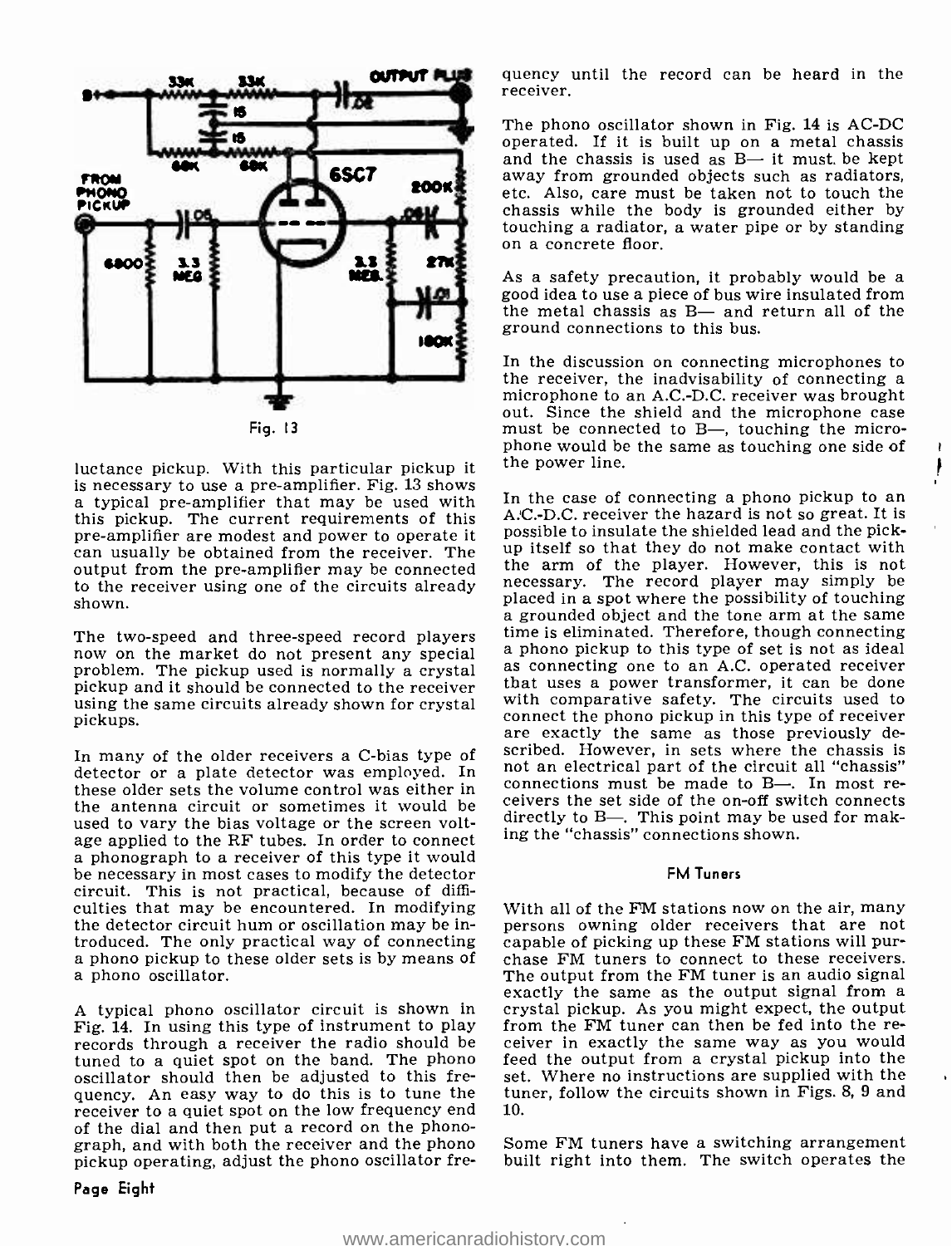

Fig. 14. \* 390 ohm standard line cord resistor is connected in series with tube filaments and 100 ohm voltage dropping resistor.

instant the tuner is turned on. With this type of tuner the signal from the receiver is fed through the FM tuner. When the tuner is turned ever, this is a rather cumbersome arrangement.<br>off the AM signal passes through the switch and If it is necessary to remove the receiver chassis

When the FM tuner is turned on, the signal path<br>from the radio receiver is open. The FM signal It is much better to use a suitable plug and jack<br>is picked up and detected by the FM tuner and it arrangement. The jack shown is picked up and detected by the FM tuner and it is fed through the switching arrangement into mended both for connecting a phono pickup and a the receiver audio system. Usually complete in-<br>microphone to a receiver. It is referred to simply the receiver audio system. Usually complete instructions will be given by the manufacturer of as a phono plug and jack and it can be purchased<br>this type of tuner and of course these instructions from any wholesaler. this type of tuner and of course these instructions should be followed exactly.

#### Adding Tone Controls

found in commercially manufactured receivers. However, in most cases it would be impractical to try to add an elaborate tone control circuit.

Fig. 15 shows a simple tone control that can be a .05 MFD condenser and a .1 meg. potentiometer.<br>The tone control works by by-passing the high<br>frequency signals and thereby giving an apparent<br>increase in the bass response.

#### Mechanical Details

As it was previously pointed out, it is possible to connect a microphone or a phono pickup to a re-

off the AM signal passes through the switch and If it is necessary to remove the receiver chassis<br>on back to the volume control in the receiver. for repairs, it is rather awkward to have a num-<br>ber of things permanently co ceiver simply by soldering the leads from the microphone or pickup directly to the set. However, this is a rather cumbersome arrangement. for repairs, it is rather awkward to have a num-

mended both for connecting a phono pickup and a

<sup>36</sup> inches in diameter is required. Since many<br>There are many different types of tone controls drills are not capable of handling such a large bit,<br>found in commercially manufactured receivers. it may be desirable to dril To mount the jack, simply drill a hole in the rear<br>of the receiver chassis. A hole approximately drills are not capable of handling such a large bit, bring the hole up to the required size with a

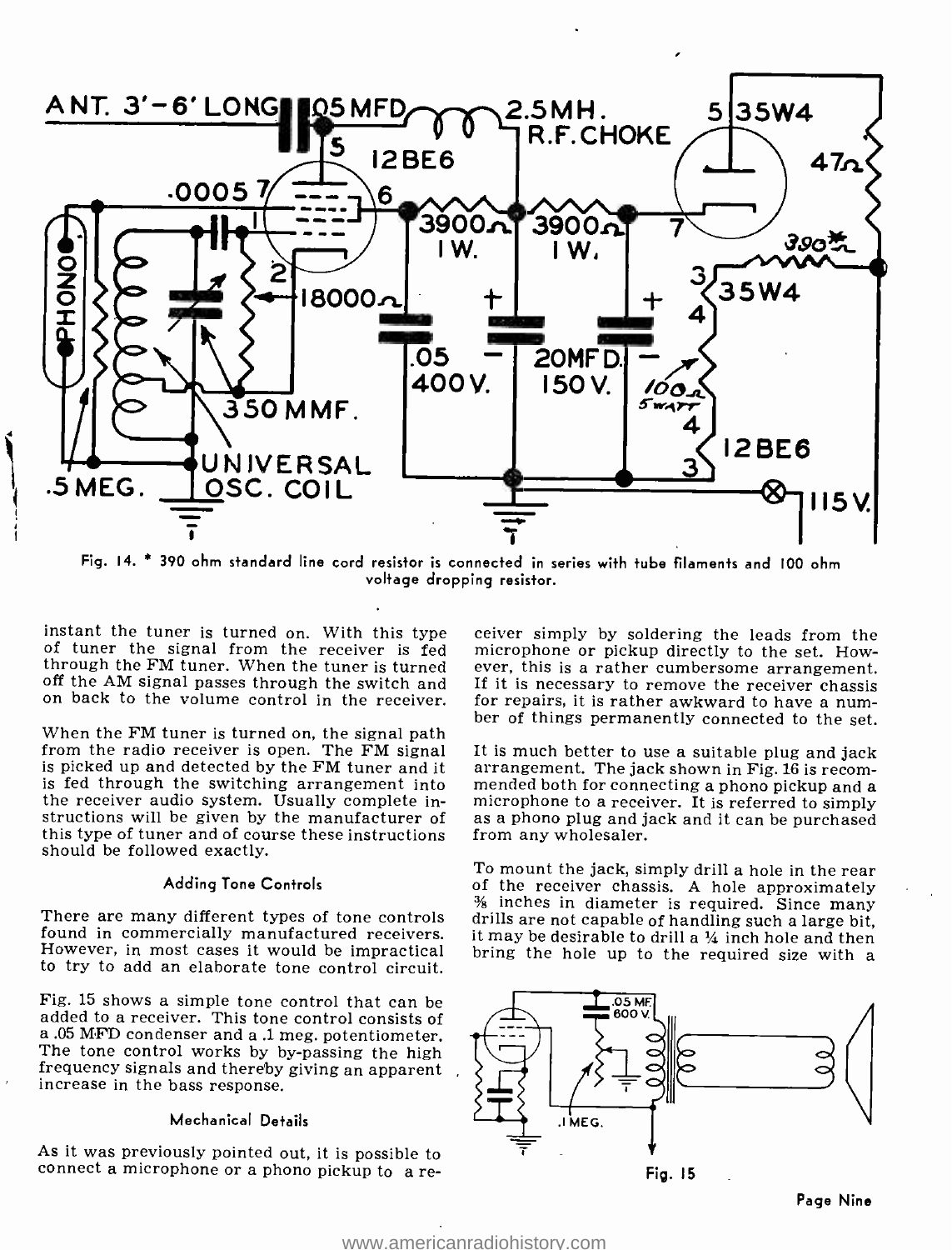

Fig. 16. (A) Single prong shielded phono plug. (B) Single phono jack--mounts directly on receiver chassis. (C) Double phono jack.

reamer or with a rat-tail file. In sets where the shielded line must be insulated from the chassis, be sure to make the hole large enough so that the metal part of the jack will not short to the chassis.

The devices discussed in this article are the ones the serviceman will most frequently be called upon to connect to a receiver. The circuits shown will not cover every situation that may be en-<br>countered, but they will be helpful in most cases.<br>By slightly re-arranging circuits in some instances or by applying the ideas brought out in this article it should be possible to handle most

# Tiny Radio

 $-$  -  $n r i$  - ------

A simple vest-pocket radio, smaller than the average cigarette case, looks like it is becoming a big dollar earner for Britain. This little eight-<br>ounce, four-tube set is made by a firm which has specialized in hearing aids, and which is now negotiating for an initial order of 10,000 sets for distribution in the United States.

# Our Cover Photo

 $-\rightarrow v$  r i  $-\rightarrow -$ 

Engineers are shown discussing elements for the world's largest 12 -bay television antenna. This antenna is being built for station WHAS-TV, Louisville, Kentucky. In the cover photograph, left to right, are Orrin Towner, chief engineer of WHAS; M. E. Hiehle, General Electric's engineering section; and H. W. Granberry, General Electric television sales.

An additional photograph on this page shows a tenna mast.<br>mobile crane engaged in the process of erecting this giant television antenna for testing operations at Amboy airport, near Syracuse, N. Y.

The manufacturing of this huge television trans-



mitting antenna required approximately four months. The high-gain antenna has a total weight of four tons. Final tests required 350,000 square feet of area to make necessary electrical measurements. Final tests included checking for required electrical impedance, testing of de -icing equipment, and pressurizing of the co-axial transmission lines so that engineers could check for leaks in the co-axial line system. Tests were also made to measure power distribution.

The new antenna was recently shipped to Louisville, Kentucky, where it will be hoisted atop a 526 -foot tower. Television picture and sound signals will radiate from forty-eight bat-wingshaped antenna elements spaced in groups of four, approximately every six feet along the an-

Other General Electric equipment supplied to station WHAS-TV includes a 5-kw high channel transmitter, two film channels, two 16-mm. projectors, and miscellaneous studio equipment.

Page Ten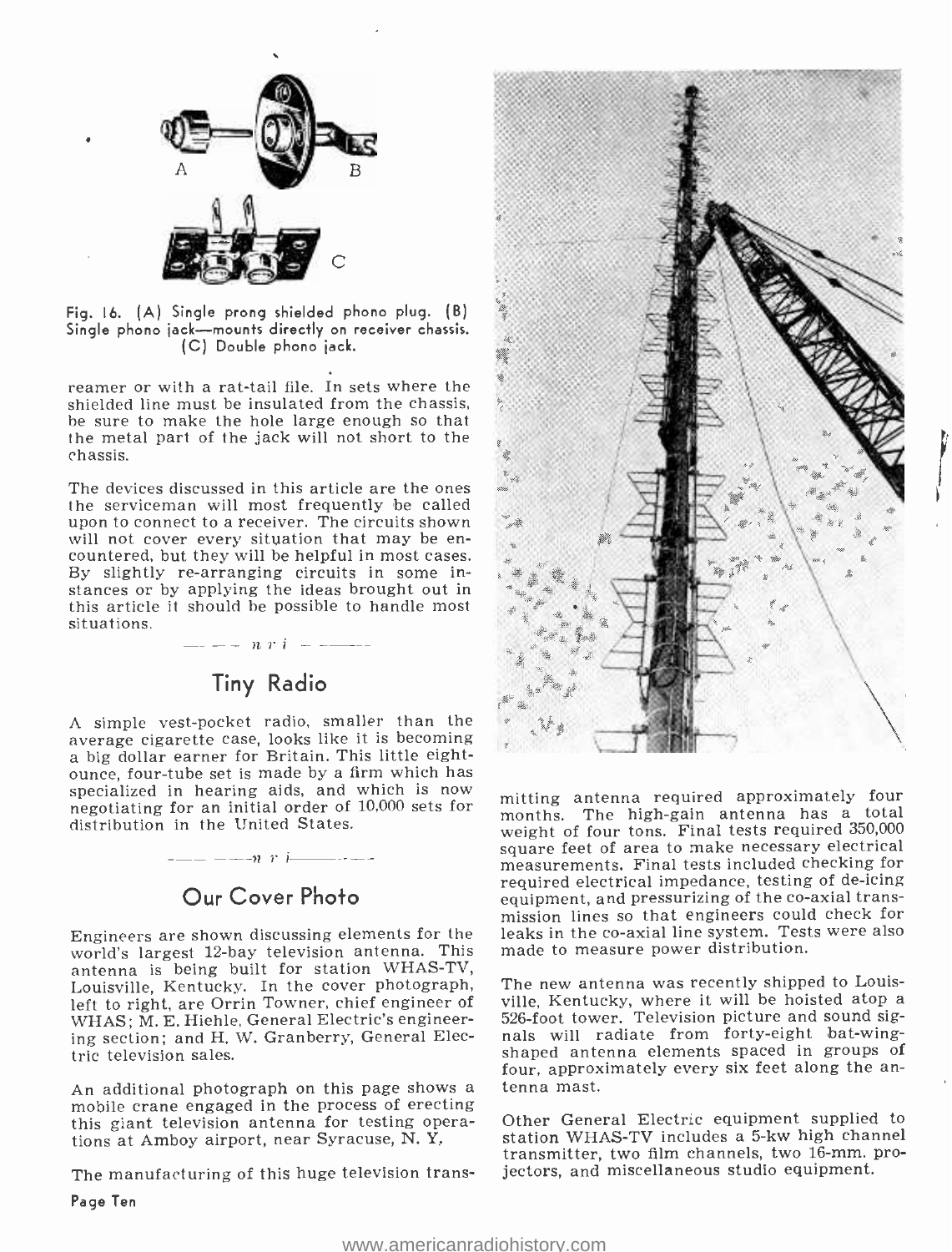Destination

 $M$ 

SCIENTISTS and physicists whether they admit<br>
when they will send a space ship to the Moon. They are eager to do this because they know that<br>any nation controlling the Moon will in turn control Earth. This is because Earth gravity is six<br>times stronger than the Moon's, and a military base on Moon would easily defeat any Earthbound fortress.

But, these scientists are doomed to come off sec- ond best in their race!

Not long ago, deep in the Mojave Desert, a hundred miles northeast from Los Angeles, all traffic stopped along a state highway. Ahead was a military barrier, and further a great crowd milled around parked vans and trucks.

Far in the distance, the discerning eye spotted a slim silver Rocket rising 150 feet into the air, its pointed nose gleaming in the desert sunlight.

Night fell and passed. Just before dawn, at 3:40 alone :<br>A.M., to be exact, a terrific roar screamed through public. the quiet desert air. Upward through the dark-<br>ness rose American Industry's hopeful answer to Closely following known scientific facts and<br>others who also turned jealous eyes toward the guarding against any intimation of others who also turned jealous eyes toward the guarding against any intimation of a Buck Rog-<br>Moon. The huge slim "space-ship" rapidly ers fairy-tale, Producer Pal will offer to the pub-Moon. The huge slim "space- ship" rapidly gathered speed and 3 minutes and 50 seconds later passed the altitude of 700 miles. Traveling at a speed of 7 miles per second it burst forth from restraining forces of gravity and was in "space."

safely within the crater Harpalus, high in the northern latitudes of the Moon's surface, and the first human being to set foot on the Moon climbed down the side of the great space -ship "Luna," and claimed it in the name of the United States for the welfare of all mankind.

The man who beat the scientists? Mr. George <br>
Pal. And in Technicolor, too! George Pal, Holly-<br>
wood producer, and father of the famous Public-<br>
wood producer, and father of the famous Public-<br>
persons, who just last year



alone scientists, astronomers, and the general

Closely following known scientific facts and lic a "documentary view into the near future" in August of this year.

was amazed when he received requests from lead-<br>Forty-six hours later it landed hazardously but ing physicists and astronomers for permission to Filmed behind locked doors and on lonesome stretches of desert far from prying eyes, Mr. Pal ing physicists and astronomers for permission to visit his sets.

> The requests granted, he was well repaid for his meticulous efforts to produce an authentic, believable film story when he learned he had earned their approval of his efforts. He knew the sub-"Hollywood" glamour to win the public's aptists was more than he had hoped.

> "DESTINATION MOON," as a story, takes the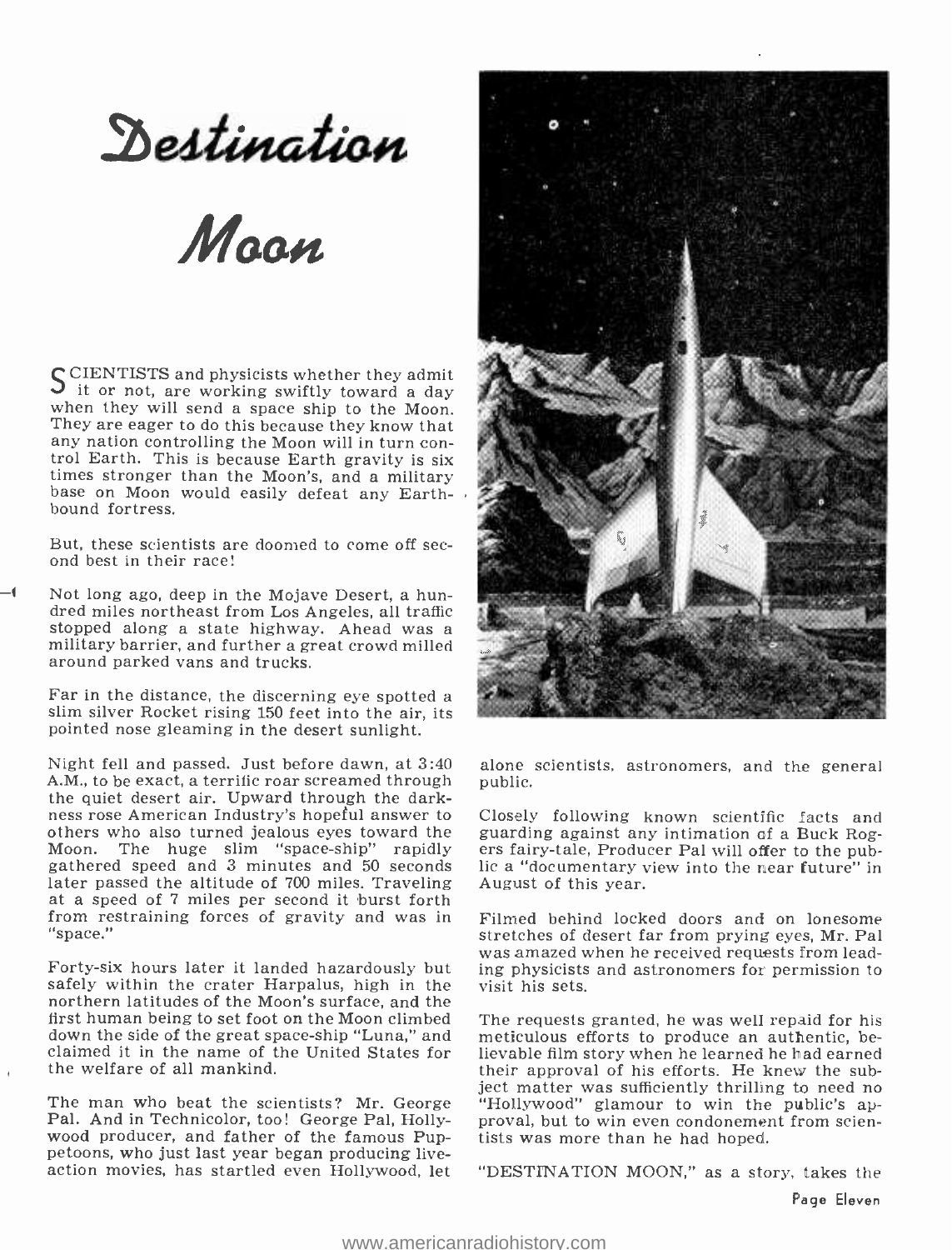first four space travelers through many won-<br>derous adventures. In space beyond the pull of gravity there is no "up," no "down" and everything is weightless. Within the ship the men float about and at lunch time, they need no table. Their food floats!

During the trip they venture out onto the surface of the space -ship. There is no atmosphere, so they are not blown off, and they have magnetic boots. But one of the scientists in the story does "fall" off. He kneels down to inspect the jets, and disconnects his magnets. As he grabs to regain<br>his footing, he floats off in space, alone. His rescue from drifting through the universe for-<br>ever is one of the highlights of "DESTINATION MOON."

The travelers spend four days on the Moon itself, Radio Corp., developer of the system, said per-<br>exploring its desolate wastes, and true to life, as mission has been granted to service 300 subscribscientists today assure us, they find no living ers at \$1 a picture. thing, just waste. No moon maidens, even. And still in believable fashion they return safely to Selection will be made in a manner th<br>Earth. Earth.

Apparently, even scientists can't keep ahead of Hollywood, but if you ask the next one you talk to about a real trip to the moon, you'll probably hot of money, but in the near future there will be a real-life project called: DESTINATION MOON.



"After seeing the picture in NATIONAL RADIO NEws with the 7RK receiver dressed up, I got busy with my unit and produced the results shown. The cabinet is built of  $\frac{1}{2}$  inch plywood, plastic, and % inch walnut speaker baffle. It has excellent tone qualities. Enjoying it immensely."

ROGER D. RAYMO, Atlanta, Ga.

# SPECIAL TV SERVICE TO SHOW NEW FILMS

# 300 to Get Zenith Outlet On Trial

### Basis at \$1 a Movie

PHONEVISION, a revolutionary television step to bring current Hollywood movies into the home, was approved by the FCC on a limited scale in Chicago.

Comdr. E. F. McDonald, president of Zenith Radio Corp., developer of the system, said per- mission has been granted to service 300 subscrib- ers at \$1 a picture.

Selection will be made in a manner that will

The pictures will be transmitted over telephone. lines. A contract was signed with the Illinois Bell Telephone Co. Commander McDonald said, and negotiations with Hollywood studios have been started.

Phonevision subscribers will be given a gadget that "decodes" the picture over Channel 2. All other television users will see only a blur. There is no interruption of phone service during showing of the film.

1

Subscribers will be told in advance what picture is scheduled for the particular night. A call to the phone wire that will remove the distortion from the TV picture.

McDonald said phonevision is the Zenith answer to the growing dilemma that finds advertisers unable to sponsor expensive performances such as good movies, major athletic events and "better entertainment."

"I would predict," he said, "that if there should ever be another prize fight on the scale of the vision would be 10,000 times that at the gate.

Unusual Cabinet for NRI Receiver sors of the various events and the television pub-"This is the answer for the problem of the sponlic."

> McDonald declared the FCC will closely observe the tests, scheduled to be held over a 90-day period, to see if Phonevision is "economically feasible."

> No starting time has been set. "We have a lot of work to do yet," he said.

Page Twelve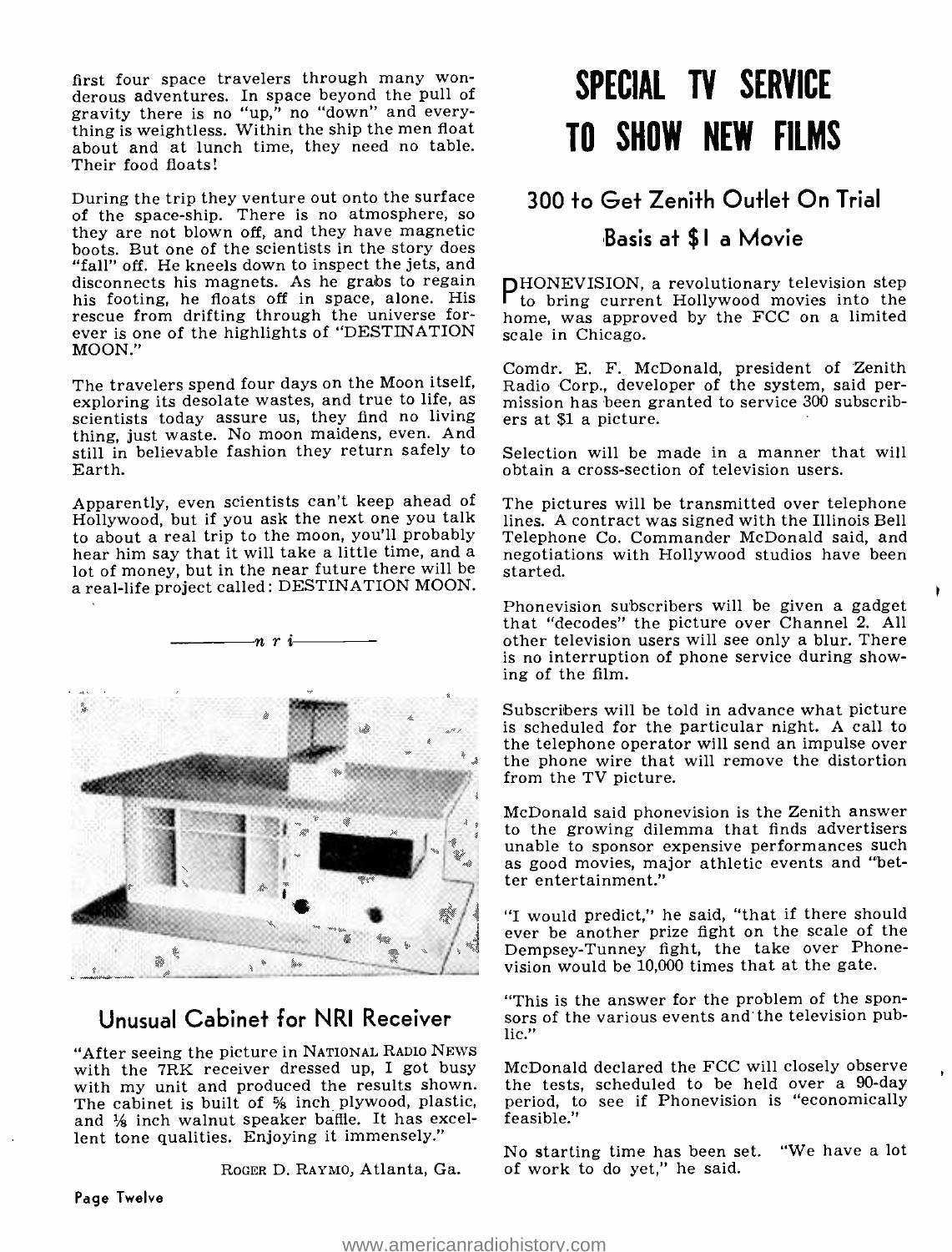How to Get Along With Others

# DR. JAMES F. BENDER, DIRECTOR The National Institute for Human Relations

Copyrighted—all rights reserved

I wonder whether we stop often enough to count the blessings that flow from laughter?

1. Laughter crowds tension out of our lives--brings worry to a halt-gives the person-<br>ality a chance to stretch.

2. Laughter brings refreshment-courage to try again-adds joy to our work and play.

3. Laughter builds strength—aids digestion—develops the lungs—frees the vocal cords for kind and gracious tones.

4. Laughter feeds our sense of humor--turns away barbed words and unkind thoughts --puts our personal problems in proper perspective.

5. Laughter quickens the mind—feeds on wit—grows strong on the sense of the ridiculous.

6. Laughter mellows the soul—renews faith in our fellows—makes a philosopher out of a man or woman.

7. Laughter is contagious-spreads contentment-helps the heart-sick to take new hope<br>--makes friends and converts enemies.

8. Laughter is always "with" rather than "at" $\div$ -it costs nothing yet brings handsome dividends.

9. Laughter lightens the daily load-greases life's axles-helps us to run up hill.

10. Laughter is the mark of the positive spirit—the warm and understanding heart— $$ the badge of the person who gets along well with others.

Its close relatives are the friendly smile, the infectious chuckle, the hilarious guffaw. It can be musical, raucous, loud or soft, high or low. It should come quick and be sincere. As such it is a good deed in a naughty world.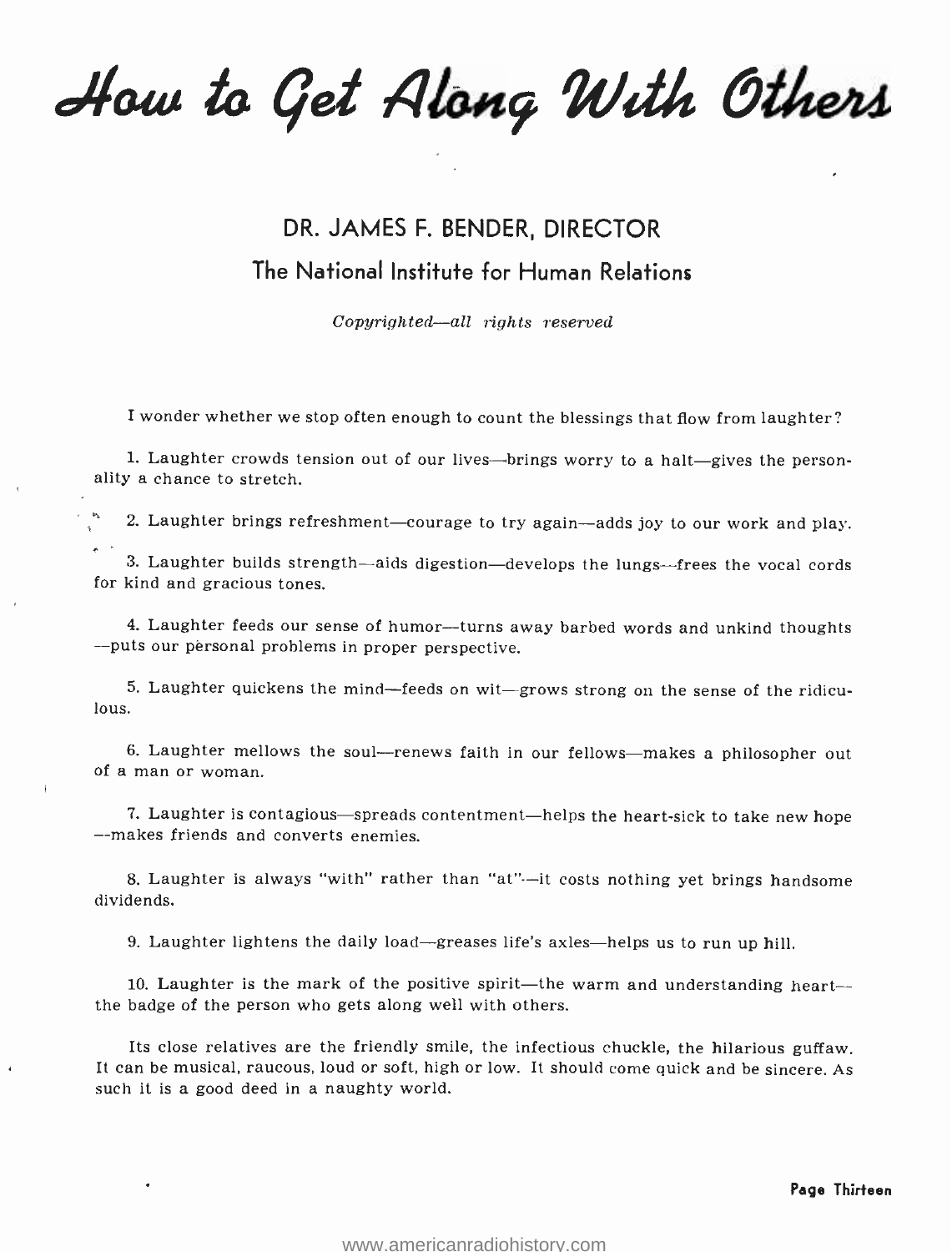

# PLANNING AHEAD MEANS SUCCESSFUL BUSINESS

Dear Mr. Smith:

I knew very little about the actual operation of radio parts and circuits. I had however built several one and two tube radios. I was in high school at this time and from the money I made the net worth of the business was over  $$5,000$ , from radio, working in a shop with an interior floor space of a little over eight feet, I paid for which is more than<br>the NBI course and paid my expanses in school working man today. the NRI course and paid my expenses in school. Though my family was poor I was more than able to keep up with the Joneses.

At the age of 17 I went into the Navy as an on record as saying, that it is not necessary to aviation radio man. I was discharged August 3, have a lot of education as I know several men 1946 and took a job at one of the mines to build who make a good living in the service side of up some capital which I used to back up a loan. radio, who do not even have an eighth grade up some capital which I used to back up a loan. On April 1, 1947, I opened the doors of my new shop, which I had built in the business district of town. I might say that I was heavily in debt. The building is 16 x 24 feet, and it is only frame, but it was a place to work and sell radios.

I have been servicing all makes and models of NRI. radios in the past three years and have the authorized service and sales of Motorola and

When I began the NRI course in the year  $1942$ , and could service them but, I have found it pays I knew very little about the actual operation of to specialize in one field so I stick to radio. I Emerson radios. I also sell electrical appliances now have nearly all of the debt paid off on the shop and on January 1, when I took inventory, and I have a bank account of several hundred which is more than can be said for the average

> Radio has done this for me and without NRI I on record as saying, that it is not necessary to who make a good living in the service side of diploma. I have completed several courses in various subjects by correspondence and it is the easiest way for me to learn.

If you take a correspondence course, choose it wisely. If you plan to study radio, plan to study

Leslie H. Harry<br>Pinehurst, Idaho

Page Fourteen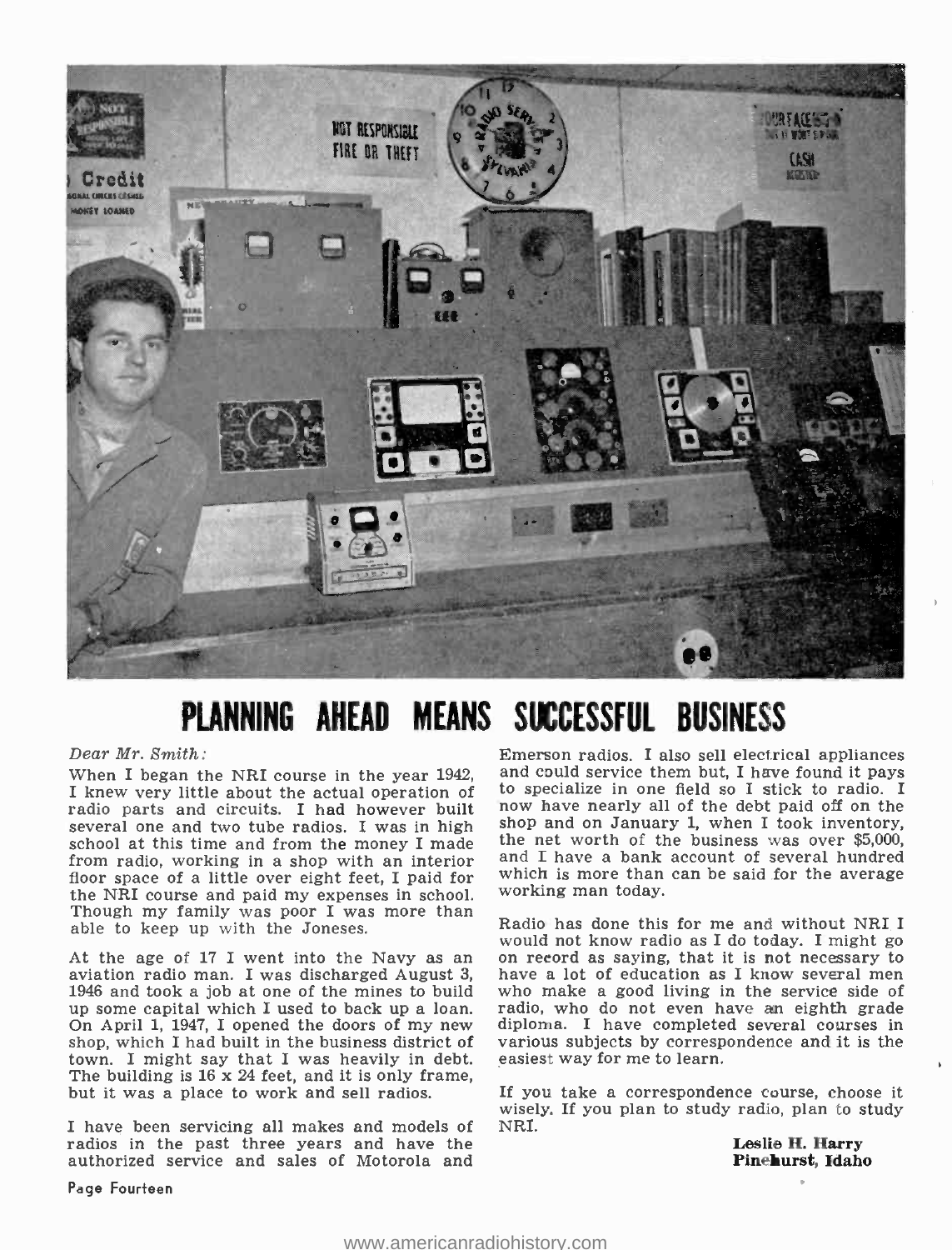# Servicing Loudspeakers

By GEORGE J. ROHRICH

NRI Laboratory Instructor



George J. Rohrich

IN your business of servicing radio and tele-<br>vision receivers you are sure to encounter a problem which involves distortion of sound given out by the loudspeaker. Your knowledge of the facts, gained from experience and supplemented by instructions in your lessons, will quickly let<br>you isolate the trouble in most cases.

However, there will be some early symptoms 1 Metal utility box, six ince which may leave you in doubt whether the ac-<br>tual source of trouble could exist within the 7 Pin jacks. amplifier or within the loudspeaker system. Under this condition you can sometimes speed up your work on your receiver by substituting temporarily a portion or all of its loudspeaker system with a unit known to be in good con- dition.

This article gives you the essential information for working out your own assembly of a simple yet flexible loudspeaker replacement system which readily lets you use its parts either individually or collectively.

From a study of Figures 1 and 2 you see that its arrangement is made flexible because seven pin jacks are connected at vital points of the partially yet essentially connected circuit. When vary for individual types of speakers. You can<br>vou insert some flexible wires into these pin add these holes as required. Likewise, mountyou insert some flexible wires into these pin jacks and connect their free ends (to which alligator clips are attached) at the required terminals of your receiver, a substitution of the desired unit is quickly effected.

#### Parts List

The following parts are needed:

<sup>1</sup>Six -inch PM Speaker, Jensen Type P6 -T, or equivalent.

- <sup>1</sup>Universal Matching Output Transformer, with center tapped primary and five or six taps in secondary winding.
- 2 Six position selector switches.
- 2 Pointer type knobs for switches.
- 1 10-Henry, 100-m.a. filter choke.
- <sup>1</sup>5000 -ohm, 50 -watt, adjustable resistor with five movable contacts.
- 1 Metal utility box, six inches deep, with remov-
- 7 Pin jacks.
- 5 Flexible wires, each with a pin connector and alligator clip at its respective ends.
- 1 Piece of grille cloth, approx.  $6''$  x  $6''$ .

These parts may be bought from any one of your favorite dealers in your locality or may be procured by mail from firms specializing in such services. Such standard parts are not available from the National Radio Institute and you must, therefore, procure them elsewhere.

Figure 3 shows where the speaker, switches and jacks may be located on the panel. You will also need additional holes in the panel for mounting the speaker but these are omitted purposely in Figure 3 because their location would vary for individual types of speakers. You can ing holes are not shown for the 10 -Henry choke, the output transformer or for the adjustable resistor because the spacing of holes is not uniform for these parts. In our own case we found that the speaker frame had two holes (where an output transformer is customarily attached) but these holes were most satisfactory for mounting our choke, so we switched from the cus-<br>tomary practice, and mounted the choke on the<br>speaker frame. Then the output transformer was mounted on the inside of the panel, using two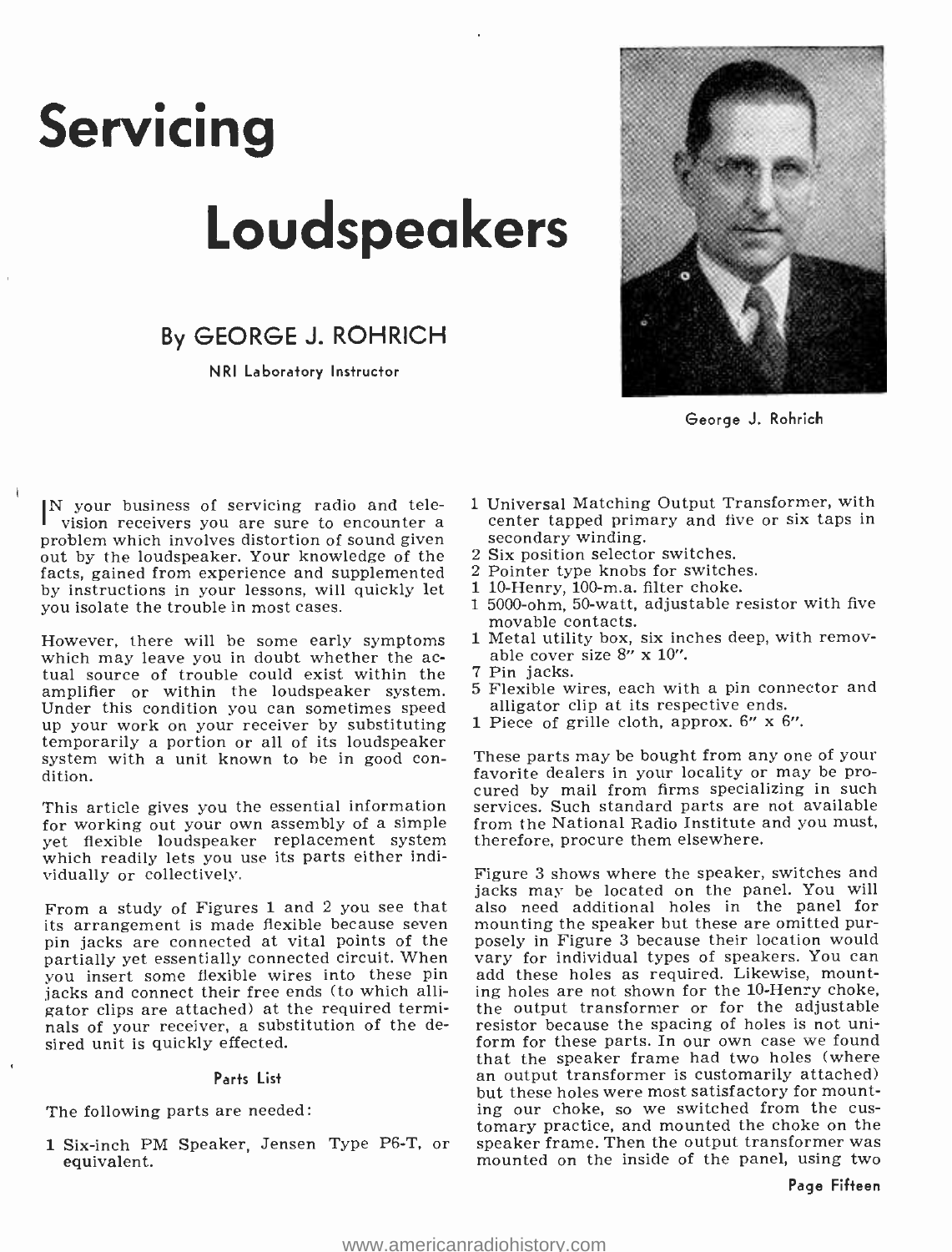

holes, drilled at convenient locations slightly above the pin jack holes 3 and 6.

Our adjustable resistor was also mounted on mismatch. More often a mismatch causes a drop<br>the speaker frame. Two long pieces of threaded in volume without distortion. This is particularly<br>rod were used for mounting it. Thi sistor extend beyond the speaker magnet and its is than the source. So if you must select a mis-<br>adjustable sliders, therefore, could be easily match (because the exact match is not practical) adjustable sliders, therefore, could be easily moved to select whatever resistance we desired later, in event that our pre-determined selection<br>proved inadequate. However, only on one occasion was it necessary to move the last slider shown in Fig. 1, that triode tube circuits can tolalong the spare end of the resistance, to take erate a mismatch of several hundred per cent care of a special field-coil substitution which while pentode circuits are more critical, with a care of a special field-coil substitution which had a total resistance of 5,000 ohms.

Look at Figure 2 for a moment. Because the minimum resistance of most field coils has a to mismatch can be usually regained from a value of 1,000 ohms, we adjusted our first slider er setting of your variable volume control. So the total resistance between it and equals this amount. Our choke has a resistance of 200 ohms. Therefore, an additional amount of 800 ohms was selected from R. This was done with an ohmmeter.

The second slider is adjusted so the total re- sistance between it and jack No. 7 amounts to 1,200 ohms. Then the next sliders are adjusted to permit respective selections of 1,500, 2,500 and 4,000 onms. If the receivers in your locality are ondary) connections. field coils, then you should preferably adjust<br>them to such known values which will accom-<br>modate them during substitution at a later time. ceiver should be disconnected temporarily. This

### Facts Worth Remembering About Impedance Matching alone.

"Impedance matching" is often stressed by many engineers. You will endeavor to do likewise when- ever practical. However, don't get the mistaken This precaution is not necessary to get accept- able performance.

Engineers tell you quite often that it is neces-<br>sary to know the *impedance* of a loudspeaker in then you would have to select the particular order to couple it properly to an amplifier or line. Notice that properly is emphasized. This is desirable. However, "properly" implies that any other mismatch produces intolerable results. This is not entirely true.



Fig. 2.

The fact is, that in practice it is often permis- sible to introduce a considerable mismatch, without critical ears perceiving the results of that in volume without distortion. This is particularly than the source. So if you must select a misthen see to it that the load has a higher impedance than the source. You will no doubt find from experience while using the equipment erate a mismatch of several hundred per cent mismatch above twenty or thirty per cent of specified values given by tube manufacturers becoming objectionable. Any drop in volume due to mismatch can be usually regained from a high-

#### Using the Test Speaker Alone

Refer to Figure 1. When you want to use the test speaker alone, you first remove the jumper from jacks No. 4 and No. 5. Insert the jumper in jacks No. 1 and No. 2, instead. Insert one test lead in jack No. 4. Insert another test lead in jack No. 5. Connect the free ends of these test leads to your receiver's output transformer (sec-

One voice coil lead of the speaker in the relets you hear the sound from the test speaker

You will discover that switch  $S_1$  can be left in any position as long as the jumper remains inserted in jacks No. 1 and No. 2. This is because the transformer is short circuited; although short -circuited across one pair of terminals, this condition is "reflected" across each pair of terminals. Consequently, the position of the switch is not important unless the jumper is removed; position of  $S_1$  where only the speaker is in the external circuit.

Comparisons can be made readily between the performance of the test speaker and the per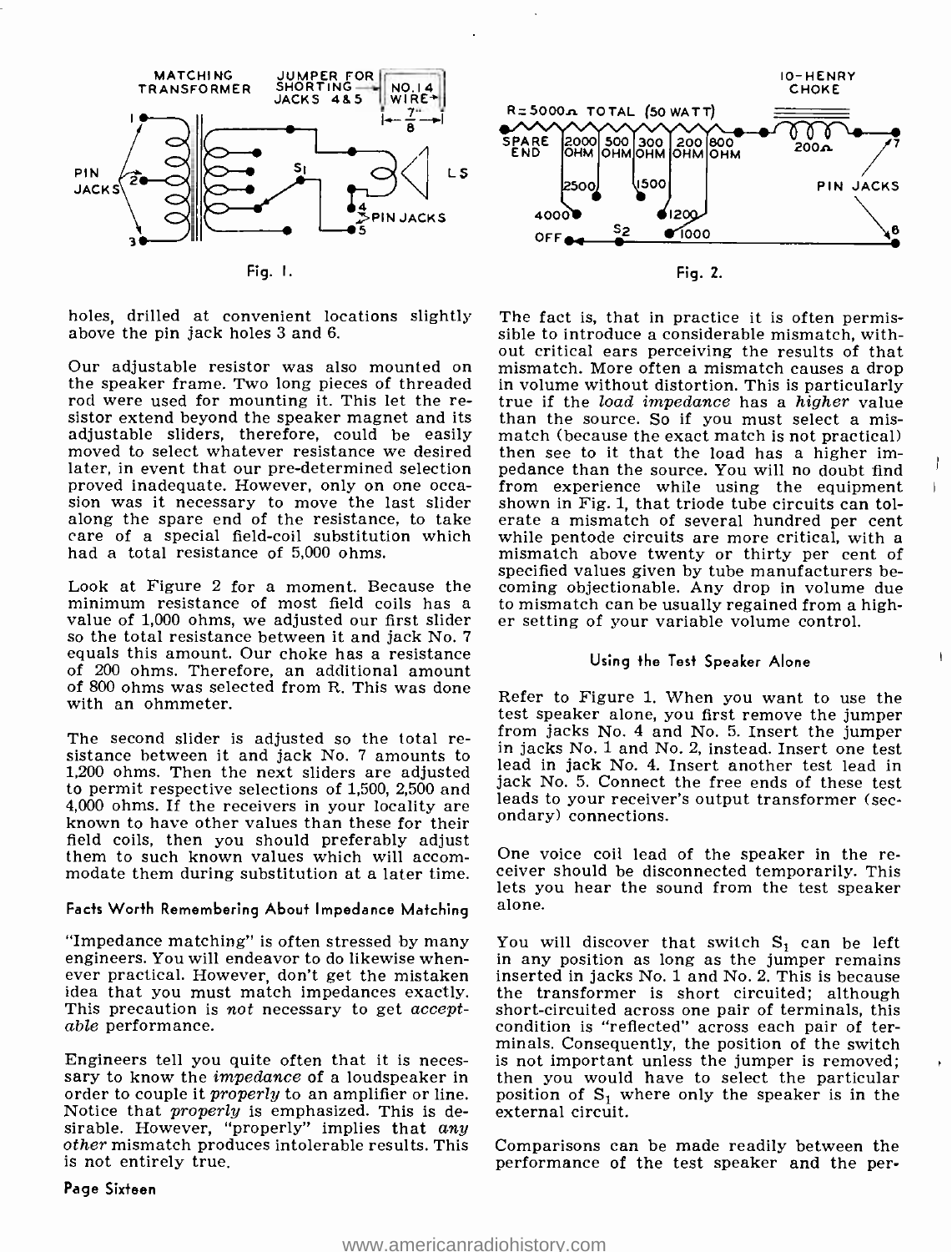formance of the original speaker in the receiver. If sounds from the test speaker are satisfactory, but are distorted from the original speaker, you can conclude at once that trouble ex- ists there. Take the necessary steps to replace or repair it.

#### Using the Test Speaker With Matching Transformer

Refer to Figure 1. The first step is<br>to remove any test leads previously inserted in jacks No. 4 and No. 5. Also<br>remove the jumper previously inserted in jacks No. 1 and 2. Insert the jumper, instead, into jacks No. 4 and 5. Rotate the selector switch preferably to a central position at the beginning of your tests; otherwise, you may have chosen that particular end position where the speaker is not in the circuit. Insert one test lead in jack No. 1. Insert another test lead either in jack No. 2 or No. 3, depending on your requirements for your<br>load being low or high impedance, respectively; if requirements are un-<br>known make a trial with this test lead first inserted in jack No. 2, followed by a later trial in jack No. 3.

Connect the free ends of the test leads to your receiver's output transformer (primary) connections.

One primary lead of the transformer in the receiver should be disconnected temporarily. This lets you hear the sound from the test speaker alone.

 $\mathbf{r}$ 

Rotate the selector switch  $S_1$  until the clearest reproduction is heard from the test speaker.

inserted respectively in jacks No. 1, No. 2 and No doubt you have heard the expression: "Just<br>No. 3. as good as new but twice as expensive." Be on No. 3.

#### Using the Field Replacement Unit

The field replacement unit in Figure 2 is only needed when the original field coil in the receiver is defective and you wish to quickly substitute a similar counterpart.

Under these conditions you insert a pair of test leads into jacks No. 6 and No. 7. Then con- nect the remaining free ends of the test leads to the required terminals where the original field coil was connected. Switch  $S_2$  should be turned to the position which selects the equivalent total resistance of the original field.



Fig. 3.

#### Making Your Decision Whether To Replace or Repair A Bad Speaker

The transformer in the test speaker unit also fects can be repaired. However, a satisfactory can be used for substitution in a push-pull stage. For the costs more than the expenditure For this purpose you will use three te <sup>A</sup>loudspeaker system is one of the larger items in the average radio receiver. Many of its derepair often costs more than the expenditure for a new speaker system and its installation. No doubt you have heard the expression: "Just as good as new but twice as expensive." Be on the lookout for such a possibility and don't hesitate to make a replacement when warranted. If the cost of repair equals the cost of replacement, I would always recommend you to choose the latter. It may be gratifying always to your pride in knowing that you made a nice repair but if you estimate or know the job requires a lengthy or time- consuming procedure, then you will be wiser to decide immediately that a quicker, better looking and better performing job will result from a complete replacement.

> The above covers those cases where replacements are readily available at reasonable prices. On the other hand you or your customer may decide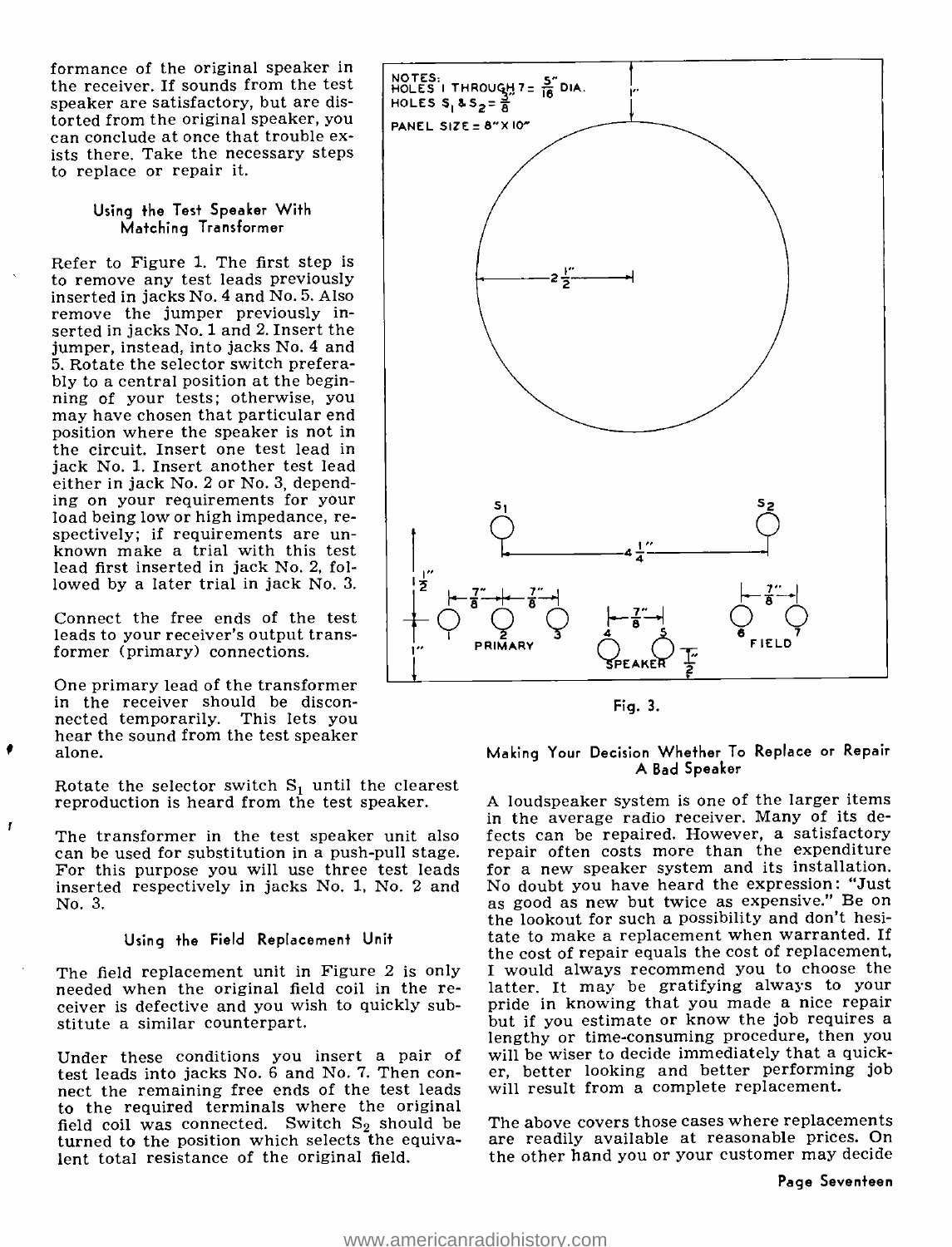a particular speaker should be repaired instead of replaced, disregarding its probable appear-<br>ance but agreeing that its performance shall be made. I usually find now two or three places<br>be acceptable. Under this consideration you will where a permanent bend could be p be acceptable. Under this consideration you will methods which can be used in making unusual repairs.

#### Making Unusual Speaker Repairs

There are some types of repairs given up as seemingly hopeless. Necessity may warrant your tackling an unusual repair, one ordinarily not recommended.



"No wonder it wouldn't work-it wasn't plugged in!"

entire cone or the entire speaker. Yet I have seen an expert simply bend the rim on the outside speaker frame with the help of only a pair cone. I disagree heartily with anyone who puts of pliers so a permanent cure was effected in a matter of a few seconds. Here is a case where popularly handy tape is effective the expert used "a simple twist of the wrist and a touch of the know-how."

The expert gave me a clue which I pass on to you. Inally working loose entirely.<br>He said his first attempts were not very success-<br>ful-in fact he ruined or gave up further attempts It is the temporary condition with which coils became less as each added attempt gave him a larger percentage of success. I found another unusual repair; he tried so many times that he used only on the rim of the cone. However, if a<br>is now more often successful than unsuccessful. bit of fluffy absorbent cotton is worked in flat is now more often successful than unsuccessful.

I, too, was intrigued by his success. So I tried my "speaker cement," then you get an effective luck when a similar case confronted me. I was permanent repair. Its appearance may not be as about ready to give up after maki permanent bends in the frame. This, I later discovered, was not to be done. Just grab the frame cone can be subjected.

#### Page Eighfeen

at its outer edge with your pliers, then spring it slightly to locate where a permanent bend could of these places permits a greater leeway for making a larger kink there in the frame. Here is where the permanent twist belongs.

Dropping several drops of heavy oil into the space between voice coil and magnet is another un-<br>orthodox method which in many cases effectively<br>clears up disortion from a rubbing voice coil. Use it as a last resort, however, after all other attempts for recentering the cone have failed.

I have in mind a complaint of distortion, finally In most recent speakers you will find a dust cover traced to a voice coil rubbing against its pole or button glued over the voice coil. Remove it piece. The normal procedur In most recent speakers you will find a dust cover with a radio service solvent. Then inject the oil

> The quality of the heavy oil should be of the best kind. It should be of the free moving variety which will not thicken or become gummy in cold weather. Grease, castor oil and vaseline should be avoided. A choice may be made from clean automobile lubricating oil. No. 30 or No. 40, or thick medicinal mineral oil.

> The amount of oil used may vary from two or<br>three drops to approximately half of a teaspoon-<br>ful. Use no more than necessary. Avoid using ex-<br>cessive quantities which cause dripping. The right<br>amount will stay where you pu

Reprinted by special permission of The Saturday Evening Special replacement parts or arrival of a new<br>Post. Copyright 1949, by the Curtis Publishing Company. receiver placed on back order. Although quite permanent in its performance, this type of repair is recommended for tentative purposes only, especially useful to tide over a cus-<br>tomer during a lengthy period while awaiting

> Another type of repair to a speaker which is frowned upon, is repairing a tear in its paper popularly handy tape is effective on a vibrating weather the "scotch tape repair" fails completely.

> It is the temporary condition with which I find mend a permanent method for repairing a tear in a speaker cone by using a waterproof cement. "Speaker cement" is waterprof and normally is over a torn slit, along with this waterproof "speaker cement," then you get an effective permanent repair. Its appearance may not be as will stand up under all conditions to which a new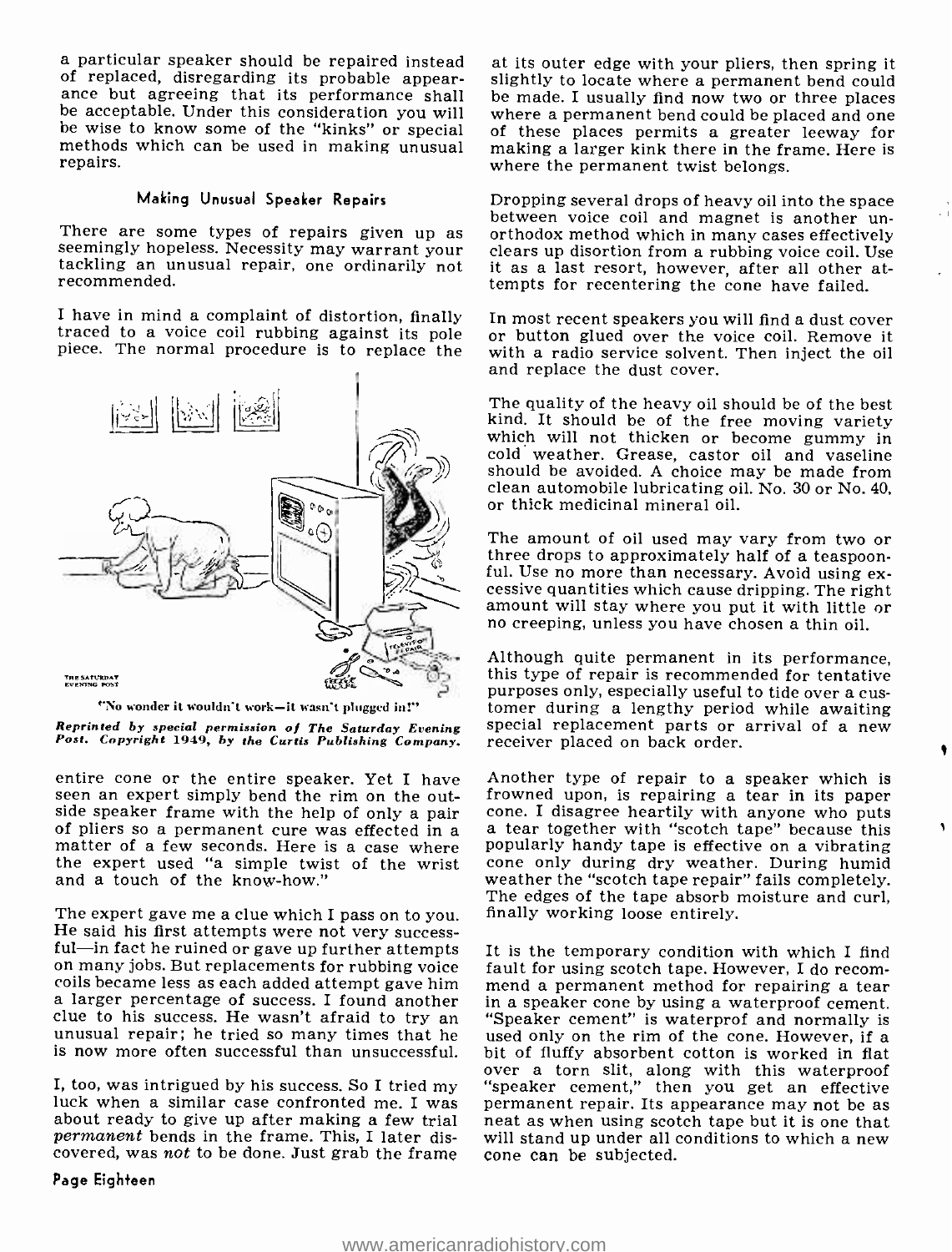

Fig. 4.

Both sides of the tear in the cone should be treated for best results. Try this method when you find it difficult or impossible to get a replacement cone for the speaker in an old set owned by a sentimental customer.

The above recommended use of speaker cement<br>with fluffy absorbent cotton will also let you repair a relatively large hole in the speaker cone.<br>Numerous tears can be treated as effectively as a<br>single rip or hole. I know this from experience<br>on one special job which required treatment at<br>seven places on its surface single tear was at least four inches long.

#### Helpful Information for NRI Graduates Owning NRI Professional Instruments Model 45 and Model 88 or Their Equivalents

determined by comparison with an equal amount of resistance connected in series. A circuit like that shown in Figure 4 is used for this purpose. NRI graduates or students who own the Model <sup>45</sup>Multimeter and the Model 88 signal generator, or their equivalents, have the essential requireor their equivalents, have the essential require-<br>ments for Figure 4. The variable resistor R and compare them with voltmeter readings should be capable of being readily adjusted to varying values over wide ranges, falling between 2,000 ohms and 25,000 ohms. Several 1000 ohm fixed resistors which can be added in series with a single 2,000 ohm variable will make it easier to get closer readings than while attempting to use a single 25,000 ohm variable resistor. However, the single unit will serve quite well if you don't mind abrupt changes during measure- ments on settings for lower impedance than 10; 000 ohms. (Tests are made using 400 cycles.)

Use the arrangement shown in Figure 4 to first find how much resistance is equivalent to the transformer impedance. As you know the transformer serves as an impedance changer, depending on how much load is connected and also depending on the turns-ratio of the transformer. However, all this is quickly summed up and determined in Figure 4 when you adjust the variable resistor R unit until the amount of measured A.C. voltage across R equals the measured A.C. voltage across the transformer primary. You will

 $\Box$  Ls<sup> $\Box$ </sup> left wire of the meter to the upper output terread the resistor's voltage when you fasten the left wire of the meter to the lower output terminal on the oscillator. You will read the transformer's primary voltage when you fasten the minal on the oscillator. (as shown in Figure 4) It is not essential to know which voltage you are reading. Neither is it essential to use any specified amount of voltage-simply shift the left lead of<br>the voltmeter, repeatedly up and down, over and over again, until the two voltage readings are alike, which is accomplished while varying R.

> After you have made the required adjustments of R, then you can measure its resistance value with an ohmmeter. Its resistance value equals the impedance value of the transformer. Therefore, one purpose has been achieved by finding more choices of taps on the output transformer. Now you can comply with a tube manufacturer's specifications and choose that load which is nearest the one he specifies in his table of tube characteristics.

Matching transformer impedance values can be are specified (for the stated output power) to  $\frac{1}{2}$ There is another method which is quicker for accomplishing the same purpose of matching the transformer and its load to a specified value. Again you will use the arrangement shown in Figure 4 but this time you will preset R to the specified value and then make their voltages equal, simply by selecting the proper tap on the transformer. Procure a tube manufacturer's list of tube characteristics and see how many ohms serve for its tube load. Let us say this specified load is 7600 ohms. (Suitable for a 6K6 tube working at 250 volts plate voltage when the grid bias is 18 volts). Set R in Figure 5 to 7600 ohms with the help of your ohmmeter. Then switch your<br>Model 45 to take AC voltmeter readings across across the transformer. If the values of voltage are unequal, you have a mismatch. Therefore, select another tap on the output transformer and repeat your voltage comparisons until they are equal or nearly so. Seldom may you find an exact match, as explained earlier. Therefore, select that particular tap on the output transformer which gives the nearest to equal voltage readings, provided further that the voltage reading across the transformer, finally observed, is higher than the voltage reading across the (7600 -ohm) resistor. If you will recheck for the actual impedance you will find that it complies with requirements that any mismatch shall be higher than specified.

> Seldom is it essential to know the impedance of the speaker itself. The previously described procedures let you achieve proper matching without any necessity for knowing what is the speaker impedance value.

> However, if you should find some particular problem requires knowledge of the approximate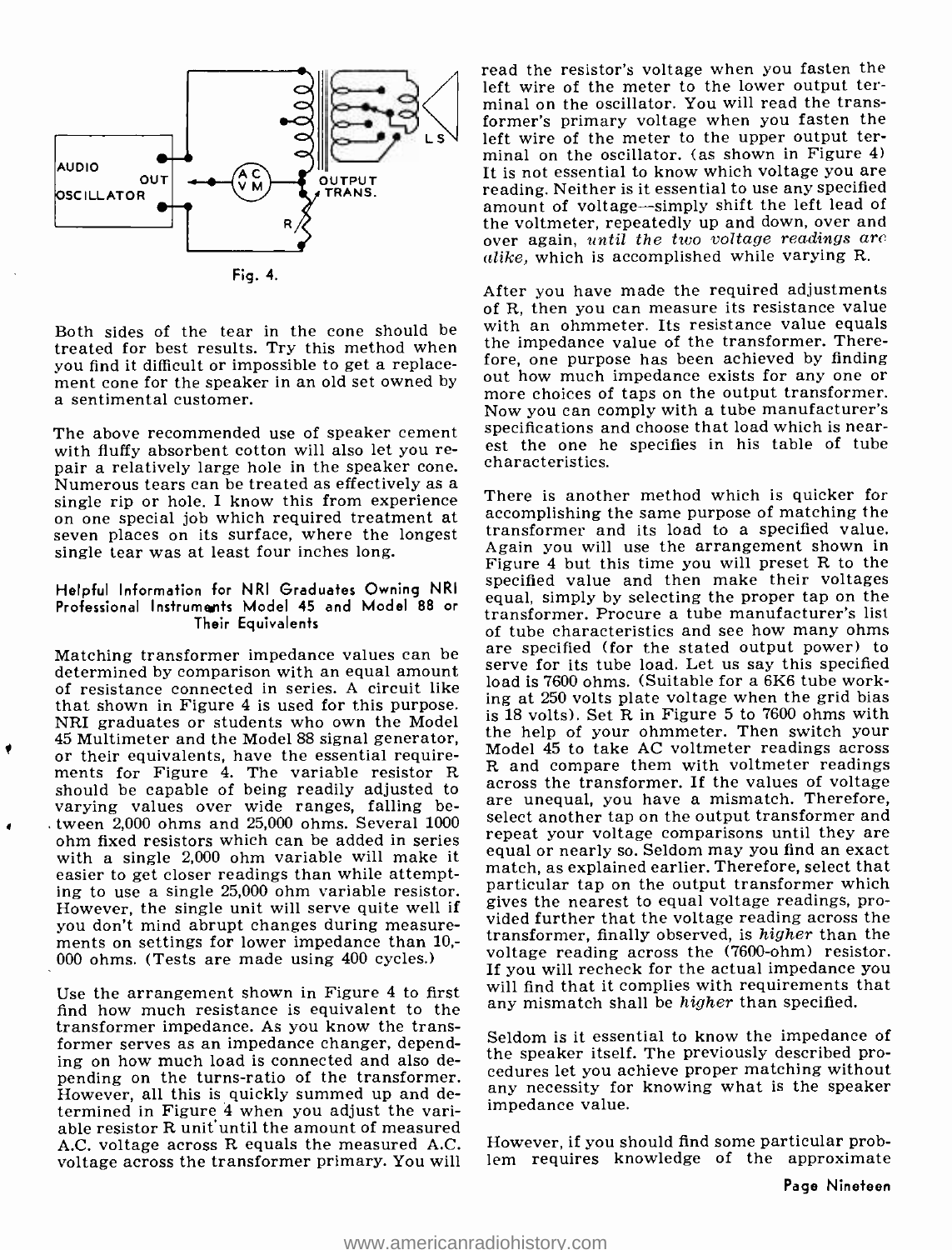

speaker voice coil impedance, then you can use a practical bit of information which covers impedance values ranging between 3 ohms and 16 the TV set owner must generally use a window or<br>pedance values ranging between 3 ohms and 16 an indoor antenna unless he has a set having a ohms. First measure the D.C. resistance of the all indicate antenna. voice coil with an ohmmeter and then multiplying<br>by 1.5. For example, a measurement of D.C. resistance of 2 ohms is multiplied by 1.5, giving 3 and the enectiveness of such antennas, including<br>ohms for its approximate impedance. Likewise, a solution that the location. In many ohms for its approximate impedance. Likewise, a relation work well, in others they are satis-<br>resistance value of 10 ohms is multiplied by 1.5 and you get 15 ohms for its approximate em- pedance.

Where you require knowledge of a more accurate impedance value, you can resort to the circuit shown in Figure 5. You will recognize its similarity with Figure 4 but it is essential in Figure 5 that the output of the oscillator (or its equiva-<br>1 that matter, it may not be desirable in an amplifier stage) should have a low in an amplifier stage) should have a low importance in an amplifier stage in an amplifier impedance, capable of delivering a readable voltage on the lowest scale of the A.C. voltmeter.

In other words, the usual audio signal generator has a high impedance output and its output volthas a high impedance burbut and its burbut voit-<br>age drops to zero when a low impedance load supplying when there are a great many televisian is connected for an attempted measurement. Proviem when there are a great many tenevision<br>Therefore, don't try to connect your speaker sets in one apartment house, because it is impos-Therefore, don't try to connect your speaker sible to erect enough antennas on the roof to take Model 88 Signal Generator.

If you do wish to use your Model 88 Signal Generator, then feed its audio output into the grid circuit of an audio amplifier having a matching transformer with a low impedance output. (This signal apartment houses, systems like those signal may be fed into the control grid of the shown in Figs. 1 and 2 may be suitable. 1st A.F. amplifier in an ordinary receiver and the circuit in Fig. 5 connected across the low impedance secondary winding of the receiver's outure 5 is then ready for using the same proce-<br>dures outlined earlier. Remember that R must be capable of ready adjustment to values which which we shall describe briefly. usually fall between 3 ohms and 16 ohms.



# Sorry, Wrong Answer!

Student: "Why didn't I make a hundred on my history test, teacher ?"

Teacher: "You remember the question, 'Why did the pioneers go into the wilderness?'-Well, 'To neck' was the wrong answer."

Page Twenty

# TV Installations FOR Apartment-Houses

MANY landlords will not permit tenants to install individual TV antennas on the roofs of their apartment houses. In cases of this sort,

The effectiveness of such antennas, including factory only if boosters are used with them. Very often, however, a TV receiver will fail to give satisfactory performance unless it is connected to a suitable outside antenna.

Usually an apartment -house owner who will not permit each tenant to erect an outdoor antenna will allow one master antenna to be put up. For that matter, it may not be desirable for every permitted to do so, because each antenna will have a certain effect on any other antenna near it. For this reason, antennas cannot be placed problem when there are a great many television care of all of them without having the antennas<br>so close together that all of them will be affected.

There is, therefore, a demand in apartment-house installations for a master antenna system that will furnish a signal for several receivers. In. small apartment houses, systems like those elaborate system must generally be used for a<br>large apartment house, however.

Several systems have been devised to answer the problem of apartment house installations. One of these is the Jerrold "Mul-TV Antenna System,"

The simplest form of the Jerrold system is shown in block diagram form in Fig. 3. As you can see, it consists of a series of distribution boxes coupled to each other and to the antenna by 72 -ohm coaxial transmission line. (For convenience in reference, we shall call this the distribution line.) A 72-ohm terminating resistor is connected across

Two kinds of distribution boxes, called ADO-1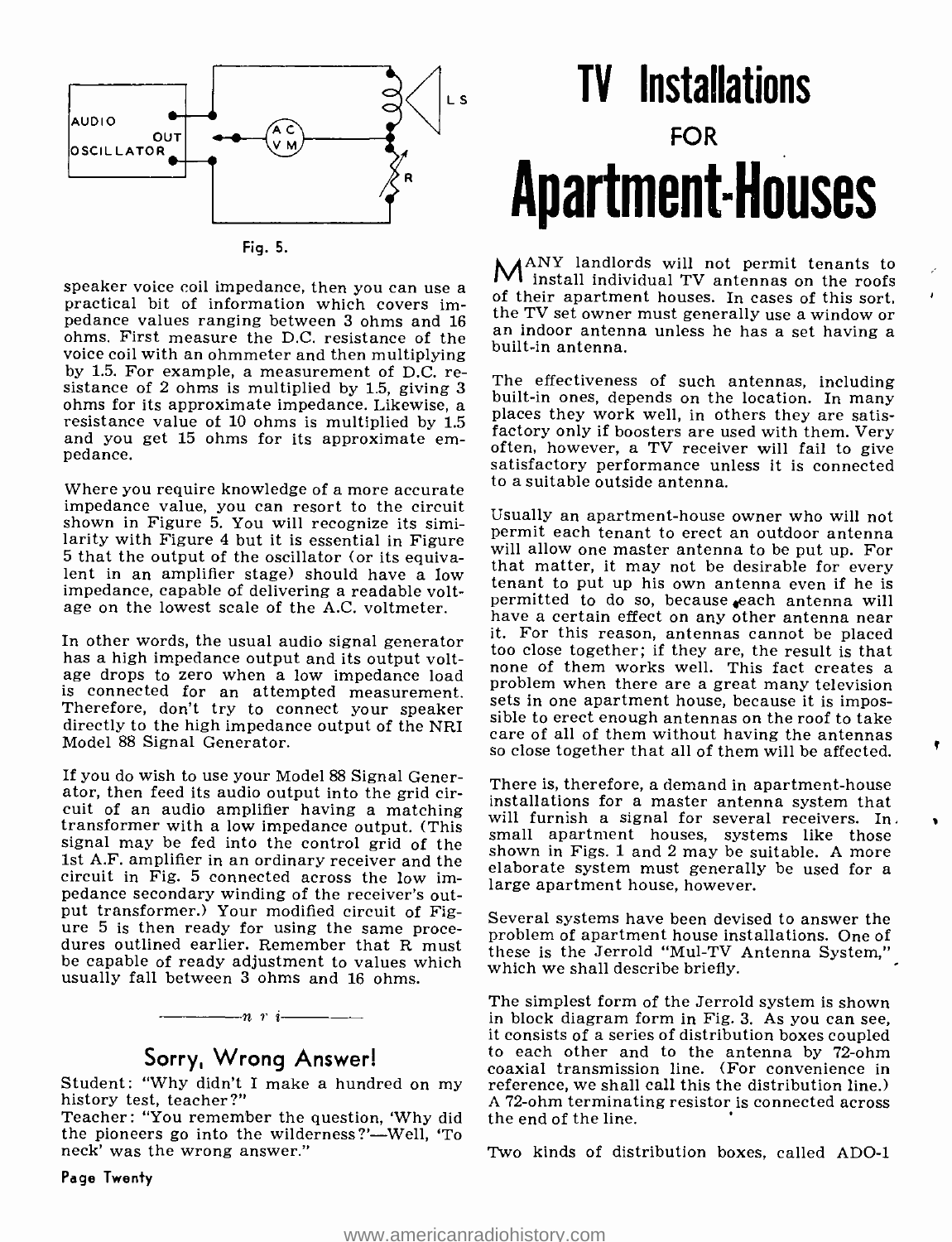

FIG. I. Methods of connecting several sets to the same transmission line. The resistive networks permit the lines to be terminated in their characteristic impedances, thus eliminating line reflections.

and ADO-2 by the manufacturer, are used in this system. The ADO-1 is used to couple one 72-ohm set to the line, the ADO-2 to couple two 300-ohm sets to it. Either kind of box can be used any-<br>where in the system, so 72-ohm and 300-ohm receivers can be connected to the line in any proportion.

Each distribution box contains a cathode-follower amplifier and its power supply. The input of each box is connected across the distribution line; since this input consists of the grid circuit of the cathode follower and therefore has a high impedance, it attenuates the signal in the distribution line only slightly. For this reason, a great many boxes can be connected to the line without attenuating the signal too much.

The output of each box is taken from the cathode circuit of the cathode follower. Therefore, the only connection between the input and the output is through the internal capacities of the tube, which are low. For this reason, there is practically no backward transmission (from output to input) of signals through the distribution boxes. This means that any signal feeding back from the local oscillator of a set that is connected to the output of a distribution box will be very severely attenuated before it is applied to the distribution line of the system. The distribution boxes thus act as decoupling devices to prevent the receivers connected to them from interfering with each other.

The manufacturer of this system offers several



FIG. 2. These matching networks can be used to permit as many as 6 sets to be connected to the same line.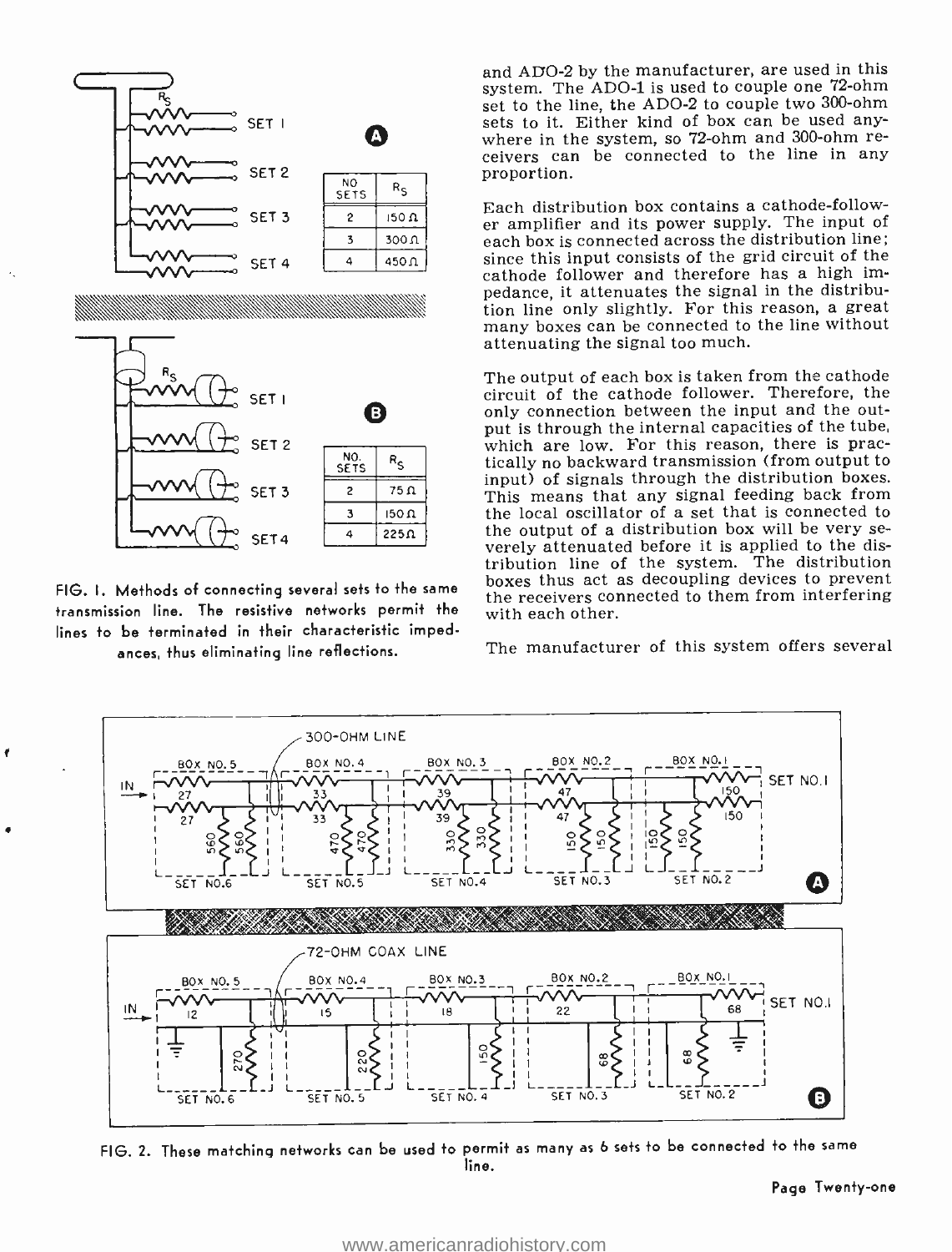

FIG. 3. A block diagram of the Jerrold Mul -TV antenna system intended for use in apartment installations. Either 72 -ohm or 300 -ohm receivers can be connected to this system. One or two sets can be connected to an ADO-2 box.

accessories that can be used to adapt it to meet from as many as six individual antennas to the various needs. For example, there is a matching single coaxial distribution line of the system. It transformer that permits th if it is necessary to use the latter with the antenna selected.

with amplified systems. Each is installed just<br>that is intended for use in low-signal areas or<br>it is designed.<br>in installations in which the run of the coaxial<br>distribution line is so long that the signal is at-<br>The choice outputs of all the strips to be adjusted to the same level. These individual outputs are applied to a mixing network from which they are fed to the main distribution line of the system.

line from each antenna can be connected to the appropriate amplifier input. If a single antenna ceivers. Its cost is fairly high but not excessively is to be used for all stations, however, an antenna so, particularly if i matching network offered by the manufacturer<br>must be used. This network consists of six tuned circuits connected in parallel across an input apartment to the next.<br>terminal that is connected to the transmission<br>line from the antenna. Each circuit can be tuned over a range of 20 mc., and their basic frequencies<br>are staggered so that their combined range cov-<br>ers all the TV and f.m. frequencies. When this<br>network is used, the antenna transmission line is connected to its input, and the proper outputs are connected to the individual inputs of the channel amplifier. The unused outputs of the network can then be used to trap interference if The Wards Co., 705 W. Broad St., Richmond 20, desired.<br>Va., is interested in finding several well-trained desired.

#### Page Twenty -two

single coaxial distribution line of the system. It is used only with unamplified systems, of course.

each TV channel. These are intended for use only

The choice of the antenna to be used with this master system depends upon the location. If however, there is no need to use a separate<br>antenna\_for\_each.

Each amplifier strip of this device has its own in an apartment-house installation, the use of input. If an individual antenna is used for each station that is to be picked up, the transmission signal for his set on each c practically eliminates interference between reso, particularly if it is 'nstalled while the house is being built, since it is simple at that time to run the necessary distribution cable from one

# Television Jobs in Richmond and Norfolk, Va.

 $-\frac{\ }{n}$  r *i*-

Another network offered by the manufacturer is mond and in Norfolk. Any students or graduates the reverse of the one just described. It is in-<br>the reverse of the one just described. It is in-<br>the can qualify and who are in Television servicemen for their stores in Rich-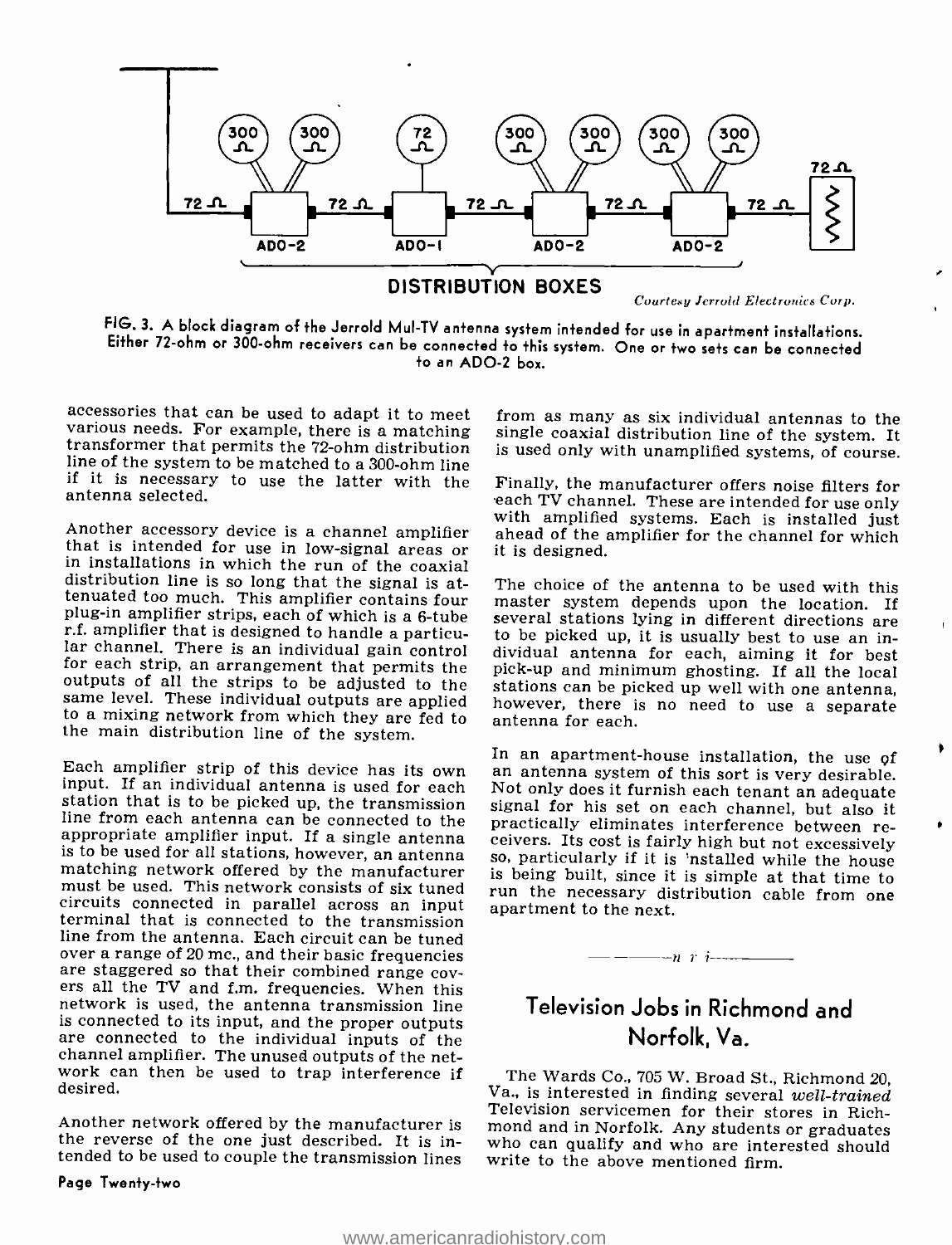## Method of Enclosing Lesson Labels Is Changed To Improve Our Service To **Students**

NRI students who are sending in lessons regularly are familiar with the Lesson Labels they fill in and enclose, one with each set of lesson answers they send us. We in turn use the filled -in lesson labels to send the next new lesson text which is due.

Up to now, we have enclosed one blank label inside the back cover of each new lesson text mailed out.

In an effort to speed up our service and handling, we are starting to enclose several labels in some lesson books, and we are not enclosing any labels in some of the others. Therefore, when you get several labels at a time with some of your books, please save the extra labels as you receive them. Send us just ONE FILLED-IN LABEL WITH EACH SET OF LESSON ANSWERS.

Also, as fast as we can print a new supply, these labels will come to you without any gumming on the back. The gummed labels have been giving<br>some trouble, particularly in humid weather or if the student happens to live in a place where the atmosphere is damp. The label often would<br>stick to the pages of the book. Even though we tried using wax paper inserts, we still got a lot of complaints.

We are going to do the gumming here at the Institute as the last step, just before the label is affixed to the lesson envelope. These changes are<br>being made in line with NRI's established policy of always trying to improve its service to stu- $\ell$  dents.

Joseph S. Cunningham, Student Service Department.

n, 1' i

# Job Opportunity—Radio and Appliance Servicing

٠

and Electric Service, 609 East Main Street, Glas-<br>gow, Kentucky, writes that his business has expanded to one of the largest in his part of the state, and that the business continues to grow steadily.

He is in need of one, or possibly two, me- chanically inclined NRI graduates. He says he believes he has a fine opportunity for a good man who needs practical experience. His washing machine, electric and gasoline motor repair busi- ness all fit in well with Radio repair work.

If any qualified students or graduates are interested in this opportunity, we suggest that they write a good letter of application to Mr. Rice.

# NEW TUBE TEST DATA AVAILABLE FOR NRI PROFESSIONAL TUBE TESTERS

# Read Carefully Before Ordering

Students and Graduates of NRI who have purchased either a Model 66, 67 or 68 NRI Professional Tube Tester will be interested to know there is now available a new up-to-date tube chart for these models. The cost is \$1.00 with order. No C.O.D.'s, please. New tubes have been introduced during the past few years, perhaps the most important type being the new 9 pin miniature tubes which are found frequently in FM and Television receivers. These are tubes such as the type 12AT7, type 6T8, type 12AX7, etc.

Below is an order blank which you may clip out and use in ordering an instruction booklet for your NRI Tube Tester. Be sure to clearly state the model number of your Tube Tester. If you do not wish to remove the order blank from your<br>copy of this magazine, you may include the required information in a brief letter. However, to speed up the handling of your order, please do not include any questions concerning other problems.

#### ORDER BLANK for New Tube Test Data Books for NRI Tube Testers

National Radio Institute, Supply Division 16th & U Sts., N. W. Washington 9, D. C.

Enclosed is \$I.00 \*. Please send, postpaid:

A new, up -to -date tube chart for the Model <sup>66</sup>NRI Professional Tube Tester.

NRI Graduate Ellis Rice, Owner of Rice's Radio  $\Box$  A new up-to-date tube chart for the Model 67 NRI Professional Tube Tester. (Also used with present Model 68.)

Name... . ............... Student No.......

Address

City State

The Model number of my Tube Tester is

Model............

\*If you live in the District of Columbia, please en close an additional 2c for D.C. sales tax. (Total \$1.02.)

Page Twenty -three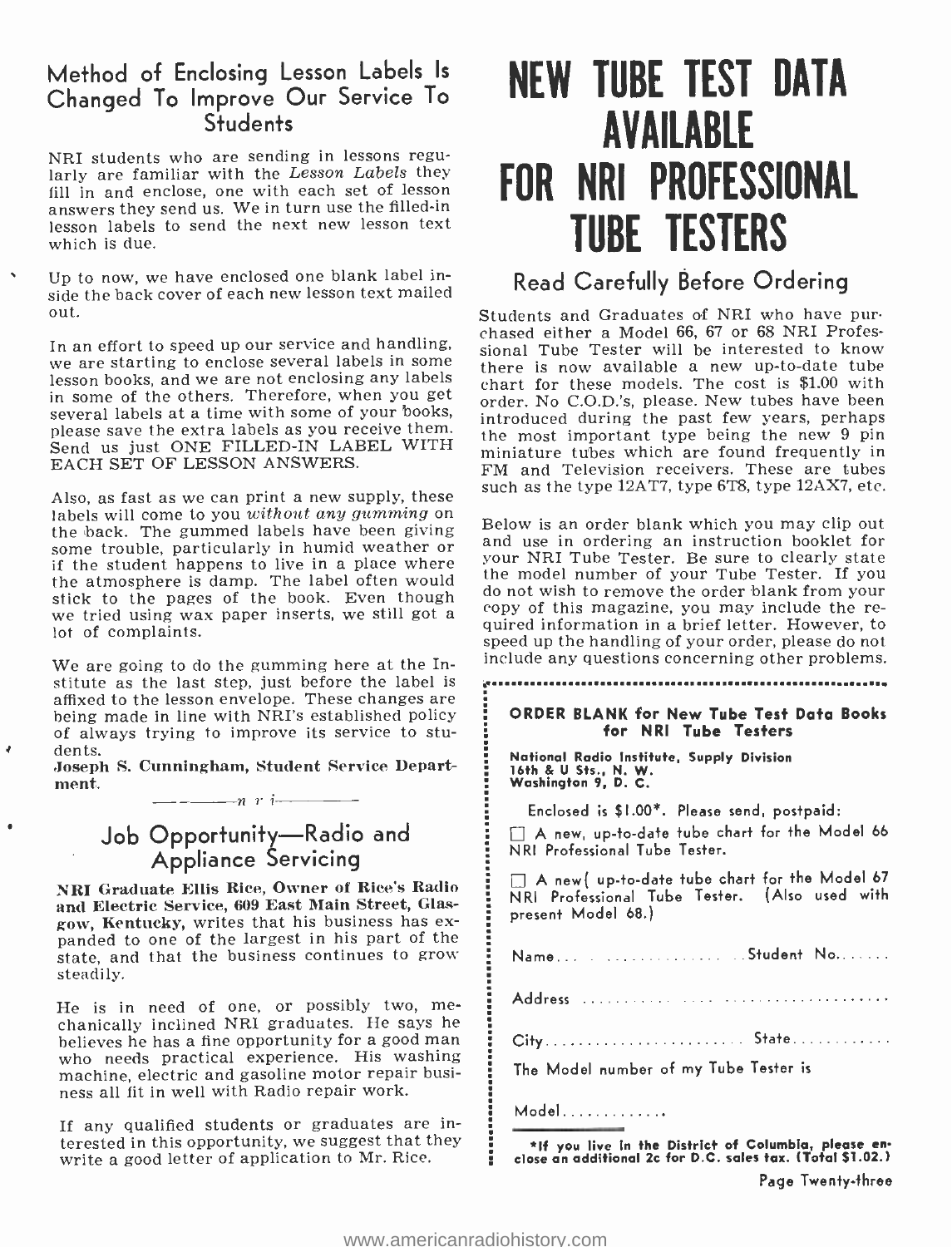# Alumnus Chester H. Hefner, who is an Assistant Building Inspector, has some sound criticism of our article "Installing Three-Way Switches"

As an alumnus of NRI, I receive and read all<br>copies of NATIONAL RADIO NEWS with much plea-<br>sure. However being now Assistant Building In-<br>spector of San Mateo County, California I feel<br>it necessary that I write you in rega

First—as a local Inspector (electrical), and as a member of the International Association of Electrical Inspectors, I am quite concerned in having all wiring inspected no matter where it may be installed.

Second -I feel that possibly you wandered a little afield with this article which pertains to Electri- cal wiring rather than to Radio and TV.

Third -I feel concerned for the Alumnus or stu- dent who may proceed exactly as outlined in your article and have trouble due to having done so.

Why? That is a good question and deserves an answer.

is a permit. This must be obtained from the local inspector before any wiring is started.

Second—As stated in this article. "The method described is in accordance with the National Electrical Wiring Code." This code specifically states that the requirements are a minimum and that it is not to be used as a stand

Third—Many localities have amending and sup-<br>plementary ordinances. For instance in this<br>county armored cable (BX) may be used only by special permission of the Electrical Inspector.

Also if this student or alumnus happens to live in an apartment or the job happens to be in a store or shop conduit is required.

<sup>I</sup>personally would prefer that the articles be confined to subjects related to Radio and TV as I think this article is a little out of that field. Hoping that this may do some good I remain,

CHESTER H. HEFNER. Redwood City, California.



# 16" TV Picture Tube Is 20% Shorter

A 16 inch metal TV viewing tube, five inches shorter than the 16AP4, has been announced by Sylvania Electric Products, Inc., 500 Fifth Avenue, New York 18, New York.

First—Your article does not advise that the first prior types of the same screen diameter. The thing necessary to do wiring in many localities tube is supplied with a neutral gray face plate to is a permit. This must be ob The tube, type 16GP4, is also  $\frac{1}{4}$ " shorter than the standard 10" types. Deflection angle is 70 detube is supplied with a neutral gray face plate to presence of high ambient light levels.



Page Twenty -four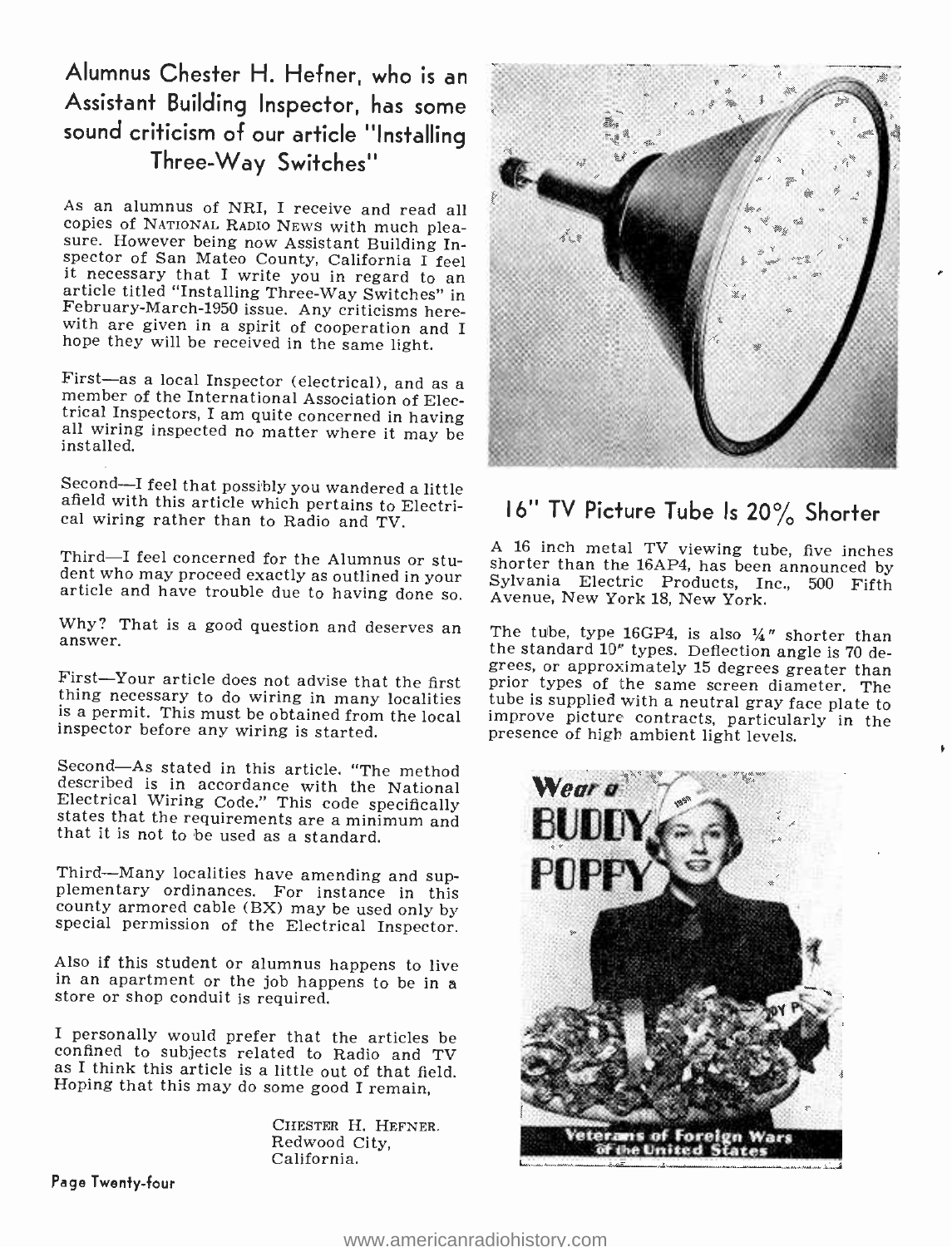# Enormity of U.S. Budget Staggers the Imagination

Piled In Dollar Bills lt Would Rise I5 Million Feet

By

# BOB CONSIDINE

(Noted Author and Columnist)

 $\sum_{\alpha}$  you have the faintest idea how much is \$42,500,000,000?

You're going to have to raise part of it, to fill the president's budget for the next fiscal year and enable him to pay the costs of running the most complex organization in history -the U. S. Government.

If you're anything like me, Mac, you can't think than four digits. You plod along wondering For what we're going to spend next fiscal year,<br>when you're going to get an extra buck to stash we could have arranged for the Louisiana puraway or play around with, and when the boys in Washington tap you over the skull with the word "billion" it no longer hurts.

might be helpful today to re-explain the lost enormity of the word "billion."

Let's use the birth of Christ, 1950 years ago, as a kind of key to a better understanding of some of the figures that are rolling off our collective backs today.

A billion is an everyday term at the moment,<br>but do you realize that scarcely more than one - In other (and appalling) words, if you changed billion minutes have ticked off the sun-dials and watches of the world since the birth of Christ?

è

 $\lambda$ 

Only 17 million hours have gone by since the event at Bethlehem, and we think of \$17 millions today as something that might be a gift to a minor (very minor) country—for irrigation, or some such.

Now, for some mathematical reflections on the money involved in the president's request for lion inches long. That would make 16 stacks of rabber of readshi<br>cabbage enough to operate us for one year. Re- bills reaching between the earth and the moon. cabbage enough to operate us for one year. Remergber, one year!

If you were born when Christ was and had broken Anyway, let's stop saying, "it's later than you<br>the habit of sleeping and had the cash, and were think." How about changing to "it's more than the habit of sleeping and had the cash, and were imink." How about changing to "it's more than immune to death, you would have had to spend you think." And, to top all of these heady statis-<br>\$42 a minute, night and day, fo \$42 a minute, night and day, for 1950 years to

That would mean you'd spend \$2,500 an hour; a lot of mink coats over the years.

Or about \$60,000 each 24-hour day ... right down

through the years of the Apostles, the Crusades, the Dark Ages, the Age of Exploration, the deliberate formation of the United States, the Birth of the Industrial Age, the Civil War, the two World Wars-and up to this minute.

That would mean you'd have had to spend around half centuries, in order to come up to what we'll spend in one fiscal year of peace!

We've become so punchy with big figures that it earth, carved eventually into more than two chase and then repurchased it from Napoleon 3,000 additional times at the same \$15,000,000 rate. But for the original \$15,000,000 we got nearly a million square miles of the richest land on dozen of our 48 states.

> We could have bought and rebought Alaska 6,- 000 times.

> A man at the treasury department told me that it takes 233 new \$1 bills to stack up an inch. That's \$2,796 to the foot.

> the president's budget into dollar bills, and stacked them it would create a titanic tower reaching 15,200,000 feet into the air! The uppermost limit man has reached in going into the air, is about 60,000 feet. He needs oxygen tanks after 15,000.

> If you laid the same  $42\frac{1}{2}$  billion dollars end to end (the dollar bill is 6.14 inches long) they would stretch out more than a quarter of a trillion inches long. That would make 16 stacks of or 160 belts of dollar bills around the world!

equal what we're going to spend in the next year. moment, did you read that little sentence that<br>"was buried down in the stories about the budget Anyway, let's stop saying, "it's later than you you think." And, to top all of these heady statismoment, did you read that little sentence that<br>was buried down in the stories about the budget?<br>It said that \$42½ wouldn't be enough, really.

> We'll go an additional five billion in the  $red$ regardless.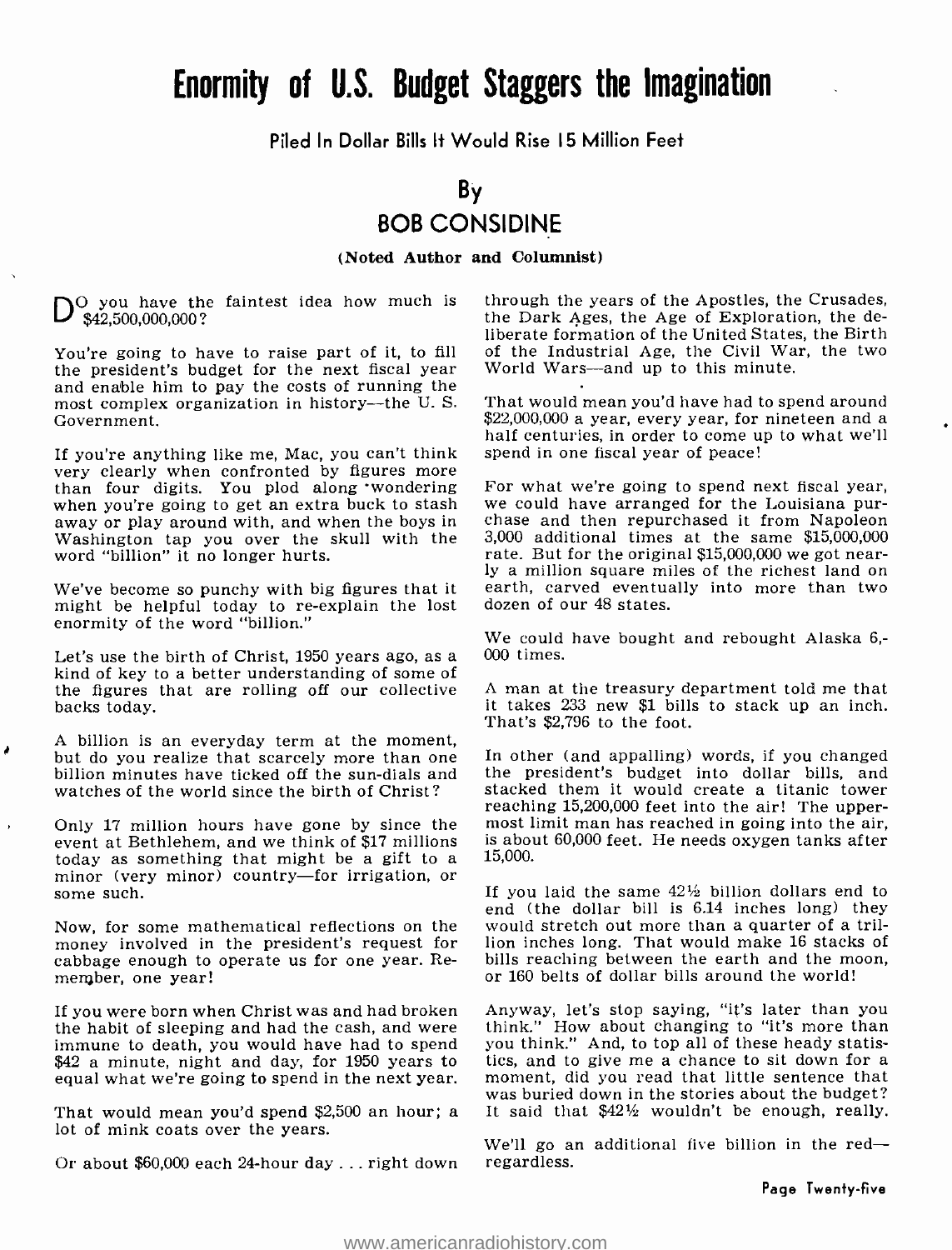# Ideas for A Home Work Bench



#### Dear Mr. Smith:

"Since graduating from your school I have been doing part time service work and also helping a local serviceman during rush seasons. In do-<br>ing part time service work in my home, I needed a local serviceman during rush seasons. In do- On the front of the desk two double a.c. outlets ing part time service work in my home, I needed are mounted.<br>a compact arrangement for my equipment. I decided a roll-top desk would be just the thing <sup>I</sup>needed and was lucky enough to find a large one at an auction sale. After removing the pigeonholes, I constructed a panel into which all my instruments could be placed.

section of the panel is vertical. The upper section and get at repl is sloped to match the sloping panels of the NRI from my chair. is sloped to match the sloping panels of the NRI instruments. From left to right in the lower section of the panel is the main line switch and "I hope my ideas will be of some help to any above it an instrument fuse. These control all one who has the same problem that I had—a above it an instrument fuse. These control all one who has the same problem that I had—a<br>power in the bench. Later on<br>small, neat, and efficient workbench. Later on power in the bench.

"Next is the output of the isolation transformer, which is mounted behind the panel. I constructed this transformer, using the core of an old radio power transformer. The secondary is tapped in "During the past year I have averaged nearly 5 volt steps from 90 volts to 135 volts. The taps \$10 per week in part time Radio servicing. Al-5 volt steps from 90 volts to 135 volts. The taps \$10 per week in part time Radio servicing. Alare connected to a selector switch and the outlet though the pay I receive in my regular work is connected to a voltmeter so th voltage can be checked at all times. The on-off switch is connected to the primary of the transformer.

"Next is the ground terminal and the antenna terminal. On the right are two phone jacks marked plus and minus. Through a selector switch various values of capacitors are connected to these jacks for capacitor substitution. On the right side of the desk a double a.c. outlet is mounted, into which the soldering iron is plugged.

"As you can see from the picture, the lower has been very satisfactory. I can do all the work "The top of the desk is covered with linoleum. The drawers give me plenty of storage space. When I am not using the desk, I can close the dusty and also to keep the children's hands off of them. I have found that this arrangement and get at replacement parts without getting up

> "I hope my ideas will be of some help to any I'm going to build and mount a six volt d.c. supply in the panel above the RC Tester, which will enable me to work on car radios.

> "During the past year I have averaged nearly laboratory is higher than average, the extra money which I receive in part time service work comes in handy especially when a man has five children to provide for."

> > H. K. Gressel, Columbus, Indiana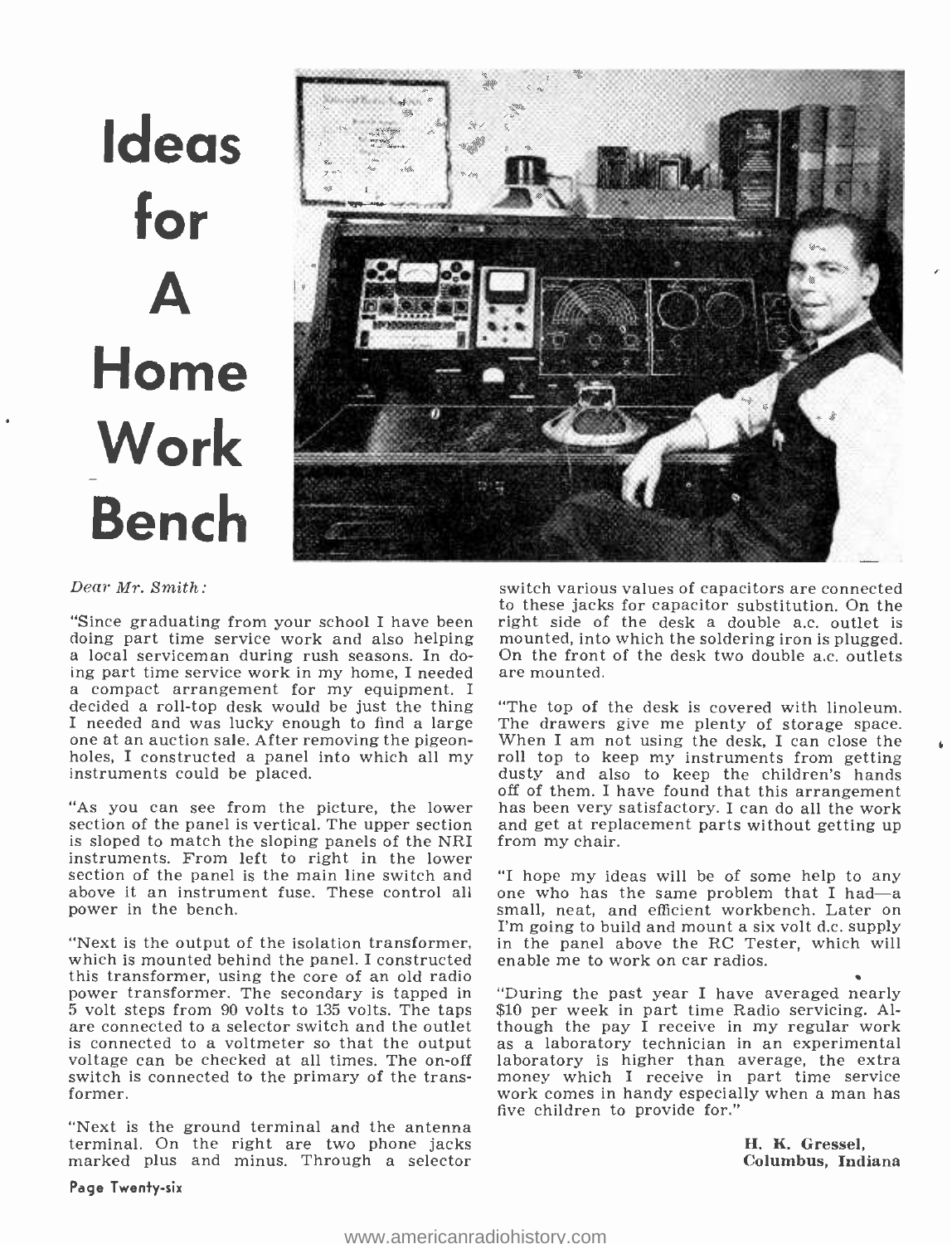



ċ,

 $\begin{aligned} \n\text{``} P_{ROPERTY} \n\text{``} \text{the fruit of labor; property is desirable;} \n\end{aligned}$ it is a positive good in the world; that some should be rich shows that others may become rich, and hence is just encouragement to industry and enterprise. Let not him who is houseless pull down the house of another, but let him work diligently and build one for himself, thus by example assuring that his own shall be safe from violence when built."

> -ABRAHAM LINCOLN, March 21, 1864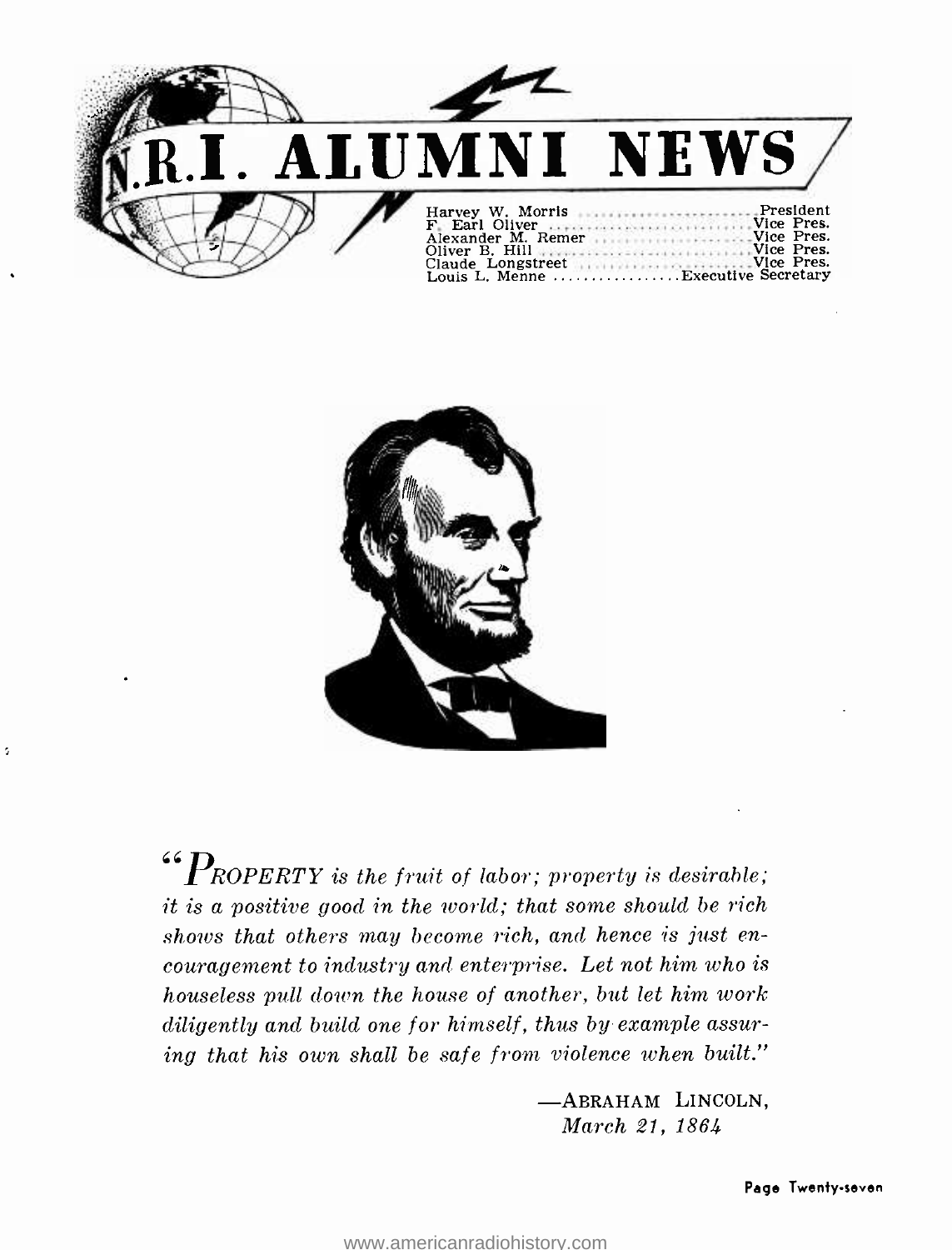### Chapter Chatter

The past months have seen much interesting and inspired by the well planned program announcebeneficial activity on the part of the NRI local Alumni Chapters. Most of the chapters have increased their membership considerably, and all of the chapters stand ready to welcome NRI men as visitors or prospective members. Contact the secretary of your nearest chapter if you wish to enjoy this fellowship.

Mr. Kraft, Mr. Seganti and Mr. Morris were ap-<br>pointed to act on our newly created "Educational Committee." This Committee was partly inspired by the well planned program announcements which we have received from New York Chapter. We hope to instigate something similar to this in Phila-Camden Chapter. Harvey Morris continues his interesting and beneficial discussions on television trouble shooting. Due to his great experience in this field, he is of inestimable service to our chapter.



A meeting of the Auditing Committee of Phila- Camden Chapter, held at the home of Secretary Honnen. Left to right, front row: J. McCaffery, R. Honnen, and M. Segal. Back row: J. Rooney, C. Hill, C. Fehn, and J. Cohen.

## Phila-Camden Chapter

Election results for Phila-Camden Chapter are as follows: Chairman, Clifford Hill; Vice-Chairman, Norman Kraft; Recording Secretary, Robert Honnen; Financial Secretary, Joseph Rooney; Treasurer, Charles Fehn; Librarian, Julius Cohen; and Sergeant at Arms, Fred Mascavis. hands, and our chairman is assisted by an ex-<br>tremely able and enthusiastic staff of officers. Our new quarters in the upper tower space of<br>We know that they will guide us through the the American Furniture Mart building a We know that they will guide us through the current year in a very successful way.

subject seeming to arouse the greatest interest among our members, old and new.

Kessluk and John Balk.

Page Twenty -eight

Meeting nights are the second and fourth Monday of each month, 4510 Frankford Avenue, in Philadelphia.

> ROBERT L. HONNEN, Secretary.<br>132 S. 58th Street, Philadelphia 39, Penna.

### Chicago Chapter

Television has been our main discussion; this paring coffee. This greatly facilitates our serving<br>subject seeming to arouse the greatest interest refreshments. Our new quarters in the upper tower space of ing very satisfactory. We now have facilities in our laboratory for cooking hot dogs and pre-

Our chapter received four new members recently, tive member of our chapter, recently gave a<br>as follows: Jerry Toscano, Raymond Stout, Mac lecture on "Getting Started with Television." All Our Treasurer, Mr. Clark Adamson, a very ac-<br>tive member of our chapter, recently gave a of our members enjoyed his lecture, and we have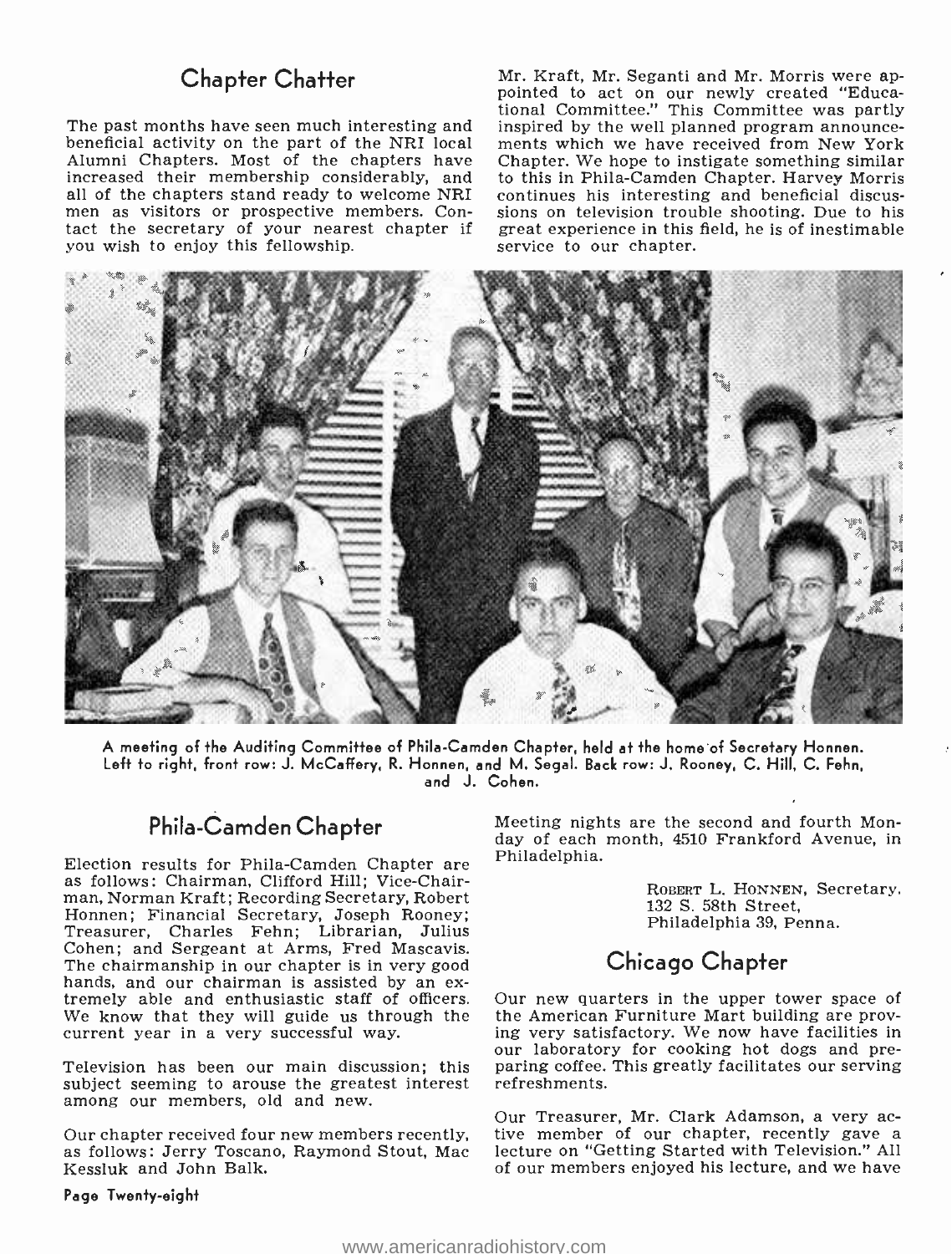

Floyd Buehler (Standing) delivering a lecture at a meeting of Detroit Chapter. Clarence Mc-Master, Chairman of Detroit Chapter, is seated at the head table.

other equally good lectures planned for future – ment was delightful. Mr. Merrifield went to great<br>meetings. We hope to include service informa- – lengths to see that the boys had a good time. meetings. We hope to include service information on hearing aids in one of our next meetings.

An unusually instructive talk was recently delivered by Mr. Saffro, on the subject of Meters. and to Chairman McMaster our thanks for an<br>He discussed the various types, their merits and evening that will live long in the memory of all He discussed the various types, their merits and general usefulness. Blackboard illustrations emphasized points of particular interest, and a Round Table discussion followed.

Our members are giving their full support to came from Washington to be with us, our new cash fund, created to finance the pur-<br>chase of radio and television test equipment, The trip to Amherstburg was made<br>experimental ki laboratory work. We are making plans to pur- chase additional equipment to increase the interest of our laboratory sessions.

join us. Regular meetings are held once a month, without inistiable rowever the boys with not soon<br>on the second Wednesday of the month, in Room forget the walk to Clarence McMaster's home 1745, Merchandise Mart, 666 North Lake Shore Drive. Enter the building through the West door.

> CHARLES C. MEADE, Secretary, 666 N. Lake Shore Drive, Rm. 227, Chicago 11, Illinois.

### Detroit Chapter

As a diversion from the routine of regular meetings, Detroit Chapter held a stag party on February 24. Arrangements were made by Chairman – Oliver, Floyd Buehler, Harold Chase, Bob Mains,<br>Clarence McMaster to hold the party in Amherst- – Larry Upham- and so-many others who did so Clarence McMaster to hold the party in Amherst-<br>burg, Ont., Canada where McMaster lives.

of these parties.<br>Because of the rather large attendance the party<br>was held at the spacious home of Mr. and Mrs. Great interest ha Merrifield, the parents of Mrs. McMaster. Detroit Chapter will ever be grateful to these good people for their hospitality. Food and refreshments were served in abundance, the entertain-

ment was delightful. Mr. Merrifield went to great Gracious Mrs. McMaster and her equally charming mother were extremely attentive to every want of every one present. To these good people and to Chairman McMaster our thanks for an who attended.

Brief talks were made by the chairman, Secretary Stephens, and also by L. L. Menne, who

Attendance is good. However, we do hope that and except for a bit of discomfort owing to zero<br>more NRI men in our locality will be able to without mishap. However the boys will not soon The trip to Amherstburg was made by automobiles in a caravan that assembled at a given point on the Canadian side of the tunnel. It had snowed very hard but Mr. McMaster used his influence, the snow plow had cleared the roads, temperature the long trip to Amherstburg was to see his house and radio lay -out. McMaster said he lived "right next door." So we bundled up in overcoats and rubbers to brave the elements. "Right next door" proved to be a good quarter of a mile in the face of a strong, unsympathetic wind. There was much good-natured ribbing of McMaster who made light of the wailings of the was very interesting. Then out again into the wintry blasts to return to the warmth and glow of the Merrifield home and the party. A swell affair. Thanks also to Harry Stephens, Earl Oliver, Floyd Buehler, Harold Chase, Bob Mains, much to add to the festivities. We want more

> Great interest has been shown by our members in chapter meetings. One of our older members, Bernard Hiller, donated two large boxes full of Radio books. We sold these books to chapter members at an auction, with Stephen Grajek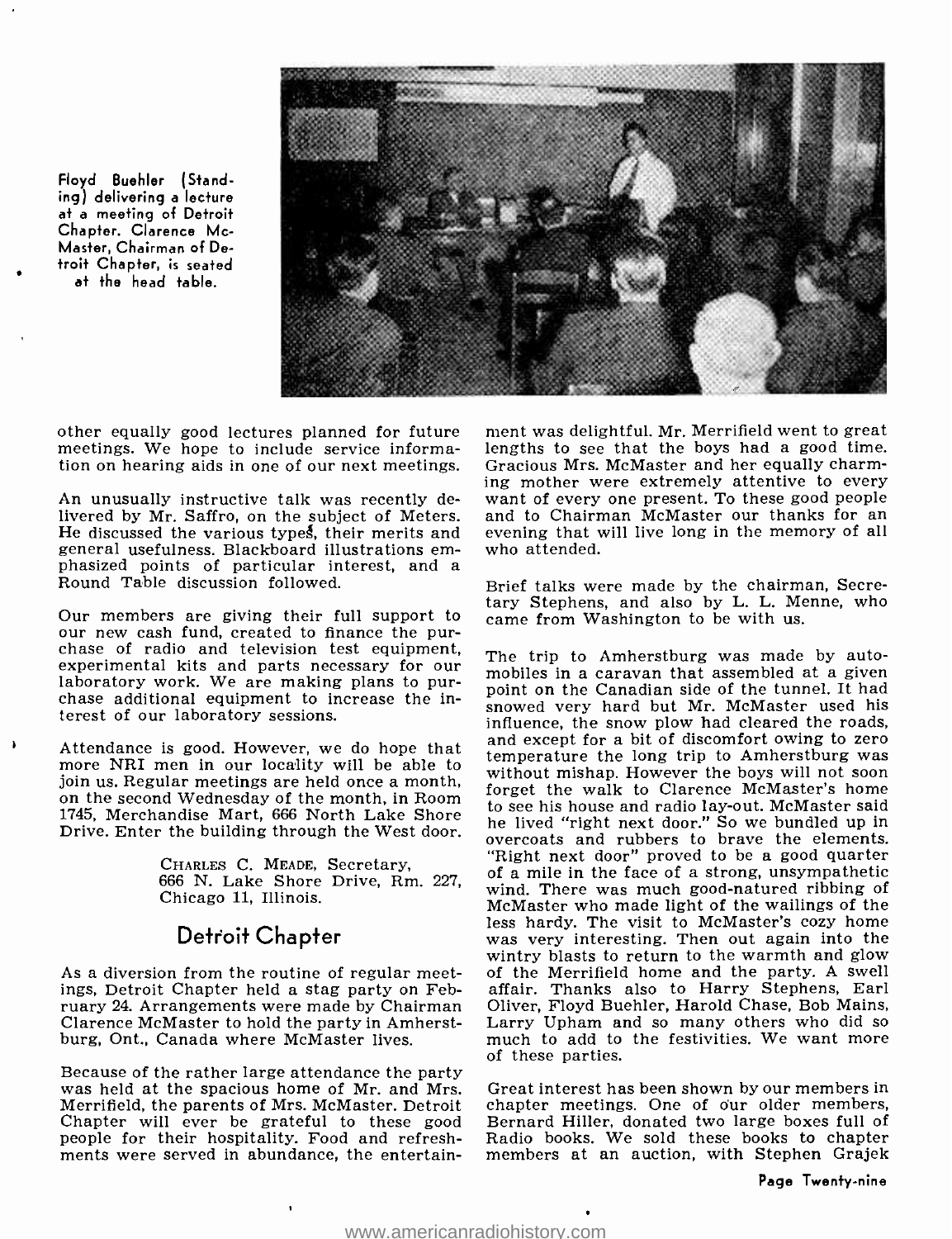acting as the auctioneer. Proceeds from the sale of the books were very gratifying.

Earl Oliver continues to conduct our very popu- lar service forum. Members are invited to bring exceptionally difficult repair jobs with them to chapter meetings where they will receive the assistance of the more experienced members.

Some excellent technical films have been pre- sented at our meetings. The films are obtained through the arrangements of our Floyd Buehler.

Robert Mains delivered a very good talk on television servicing. Our chapter is discussing the advisability of purchasing a television re- ceiver kit for experimental purposes. We plan to purchase the kit soon.

Bernard Hiller also donated a post-card size rotary duplicator to our chapter, and we have recently acquired a new addressing machine.<br>This equipment will greatly lessen the work of our Secretary, and will enable more attractive announcements covering chapter activities.

Our meetings are held at 21 Henry Street, at Woodward, on the second and fourth Fridays of each month.

> HARRY R. SrEPHENS, Secretary, 5910 Grayton, Detroit 24, Mich.

## New York Chapter

As this material is written, a very successful winter season of chapter activities is coming to an end. We are planning additional activito an end. We are planning additional activi-<br>ties for the coming months which will be of great benefit to all.

A series of lectures on the Cathode Ray Oscillo-A series of lectures on the Cathode Ray Oscillo- — more Street, in Red Man's Hall.<br>scope have been delivered by our member-lecturer James J. Newbeck. The first lecture was entitled "The Cathode Ray Tube." This lecture took up the construction and beam formation in the Cathode Ray Tube.

Mr. Newbeck's next lecture was on "Saw-tooth Generators for Beam Deflectors." This included information on Gas filled triodes, Multi-Vibrators, and blocking oscillators.

Another lecture in this series was on "synchro-<br>nization." Newbeck discussed the obtaining of one Or more types of wave forms. A lecture, yet to troit, Mich.<br>come in the series, is entitled "Servicing With Vice President-the Oscilloscope."

Our speakers are greatly encouraged by the support which our members give them through their regular attendance.

We meet on the first and third Thursday of each month, at St. Marks Community Center,

Page Thirty



12 St. Mark's Place, between Second and Third Avenues, in New York City. Time-8:30 P.M.

> Louis J. KUNERT, Secretary, 539 Seaford Avenue, Massapequa, New York.

# Baltimore Chapter

We have held our annual installation of officers for the coming year. Several new members have been admitted to our chapter, including Frank Wilson, John Maskol, and Michael Betley.

Worthwhile contributions have been made by several of our members in the form of lectures and discussions. H. J. Rathbun delivered a lecture on "Installation of Selenium Rectifiers." At another meeting, Mr. Rathbun conducted a television quiz asking the chapter members various questions on TV.

Thomas Clark recently held a question and answer forum on Radio and Television. This talk was very interesting.

Ernest Gosnell contributed a very informative lecture on "Power Supplies and Servicing by

We meet weekly, each Tuesday night, except the first Tuesday in the month, at 745 West Balti-

THOMAS KELLY, Secretary, 1414 Mt. Royal Avenue, Baltimore 17, Maryland.

## Directory of NRI Alumni Association Officers

 $n r$  i  $-$ 

President-Harvey W. Morris, 6216 Charles St.,

Vice President-F. Earl Oliver, 3999 Bedford, Detroit, Mich.

Vice President-Alexander M. Remer, 517 W. 161st St., New York 32, N. Y.

Vice President---Oliver B. Hill, 610 E. Verdugo Ave., Burbank, Calif.

Vice President-Claude W. Longstreet, 533 Rahway Ave., Westfield, N. J.

Executive Secretary-Louis L. Menne, National Radio Institute, 16th and You Sts., N. W., Washington 9, D. C.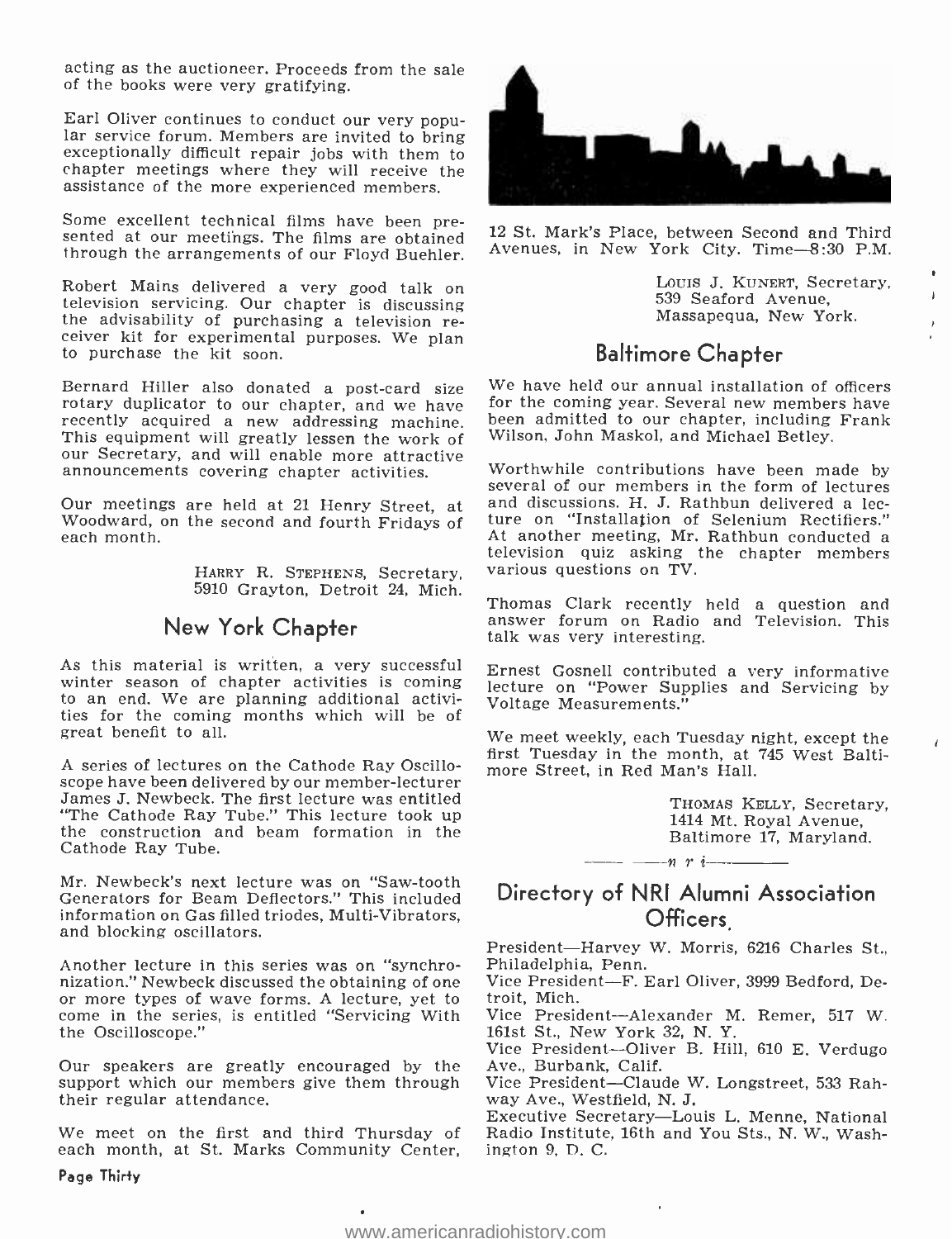# Here And There Among Alumni Members

A recent visitor at NRI was graduate Donald M. Hughes, of Defiance, Ohio. Graduate Hughes has been employed for the past few years with the Magnavox Corporation, Fort Wayne, Indiana. will soon become the voice of the Central Ameri-<br>He was visiting Washington on company business. can Mission. Garrison holds an Amateur License He was visiting Washington on company business, and dropped in at NRI to chat with Chief Instruc-

 $-$ nri $-$ 

Frank J: Lhotsky of Cicero, Illinois, is approach- ing his 69th birthday, but is as active as ever in his full-time radio shop. Mr. Lhotsky graduated in 1935. He has been doing nicely in Radio ever since. n <sup>r</sup>

ı

Joaquim Almeida of Pawtucket, Rhode Island, a recent NRI graduate under the GI Bill, sends us a photo of his workbench. It's a peach! Nicely arranged and contains several NRI testing instruments. Mr. Almeida is very proud of his shop and has good reason to be.<br> $\frac{1}{1}$   $\cdots$   $\cdots$   $\cdots$   $\cdots$   $\cdots$   $\cdots$ 

Graduate Clyde J. Burdette, Chief Engineer of WORD /WOXY -FM, Spartanburg, South Carolina, has long coveted a radio amatuer license. He writes that at last he has obtained his amateur license, call  $W4PDM$ .

Ashley S. Arrowood, Jr. of Knoxville, Tennessee William R. Channer of Kelso, Washington rehas good and bad news. He passed the examina-<br>tion for a second-class Radio-telephone license, and is going to Atlanta, Georgia to try for a<br>first-class license. A job as an instructor in a<br>Radio school in Tennessee is awaiting him as<br>soon as he gets his first-class license. On the unhappy side is the news that his house burned down—a complete loss. Well, the sun just cannot shine every day in any life.<br> $\frac{1}{\sqrt{1-\frac{1}{n}}}\prod_{i=1}^{n}$ 

NRI Graduate Jack Murphy, of Leaksville, North Carolina, stopped in to visit us here at NRI. He was on his way home after recently being discharged from the United States Air Force. a lot of experience. Murphy has been a Radio mechanic for the past eighteen months, and hopes to continue his Radio activities in civilian life. We wish him the best of<br>luck.

#### $\frac{\ }{\ }$  nri $\frac{\ }{\ }$

Quentin B. Dowdy is transmitter engineer at not<br>Station WTPR in Paris, Tennessee. He gives rec<br>NRI full credit for his success in Radio. Never NRI full credit for his success in Radio. Never<br>had any other training. Incidentally, Mr. Dowdy is soon to take the examination for an amateur<br>license.

#### $\frac{1}{\cdot}$ nri $\frac{1}{\cdot}$

Aboud, of Jacksonville, Florida, has obtained his amateur license. He also has a part -time radio shop in his "back room." Clears \$15 to \$20 a week. Graduate Aboud wrote to inquire about NRI's new Radio and Television Communication course.

an engineer and technician at Station TGNA, in Guatemala City, Central America. This station will soon become the voice of the Central Ameriand a General Certificate in Radio Proficiency granted by the Canadian Government.

Alumnus George Ott, Jr., of Meadville, Penna., whose photo appeared on the cover of the last issue of NR News, asked us to mention his interest in meeting other NRI students or graduates. Says he will be pleased to give technical assistance and a discount on parts to NRI men.<br> $\frac{m}{n}$  r i

The word from Karl W. Bierdemann, Jr., of Tucson, Arizona, is that: "The radio business is pretty good right now. People are having their radios repaired in preference to buying some of the newer sets now on the market. My business is very small, but it is growing all the time."

From Dayton, Ohio comes word that Aldin Trickier is doing nicely in Radio and TV repairing. It is nice to get this good report.

ports he has a nice set-up in a growing sales

and service business in his home town.

Rene D. Fontaine is employed as a Television technician by the Lynn Television Service of Lynn, Massachusetts. Is doing very well.<br> $\frac{1}{\sqrt{u} + \sqrt{u}}$   $\frac{1}{\sqrt{u} + \sqrt{u}}$ 

George Olexa, Jr., of Perth Amboy, New Jersey, is operating his own Radio and Television store. In the past two years he has serviced RCA, DuMont, Admiral, Emerson, Crosley, Fada, Teletone, Transvision, Philco, G.E., Motorola and Arvin television receivers. We think this is quite a lot of experience. nri

George R. Bailey, of Cambridge, Massachusetts, tells us he thinks Radio is the greatest hobby.<br>He has repaired hundreds of them, and is very proud of the fact that many of his friends will not allow any one else to work on their Radio<br>receivers.

We are delighted to hear that Graduate Leon shoot it along. Address it to the editor. receivers.<br>By the way, this page is for the big NRI Alumni Association family, now numbering close to 10,- 000. If you have anything for this page please shoot it along. Address it to the editor.

Edward B. Arnell of Richmond Hill, New York, is operating a spare time Radio and Television servicing business. He is getting ready for the time he will retire from his regular job. Building  $up$  his stock--and good will.